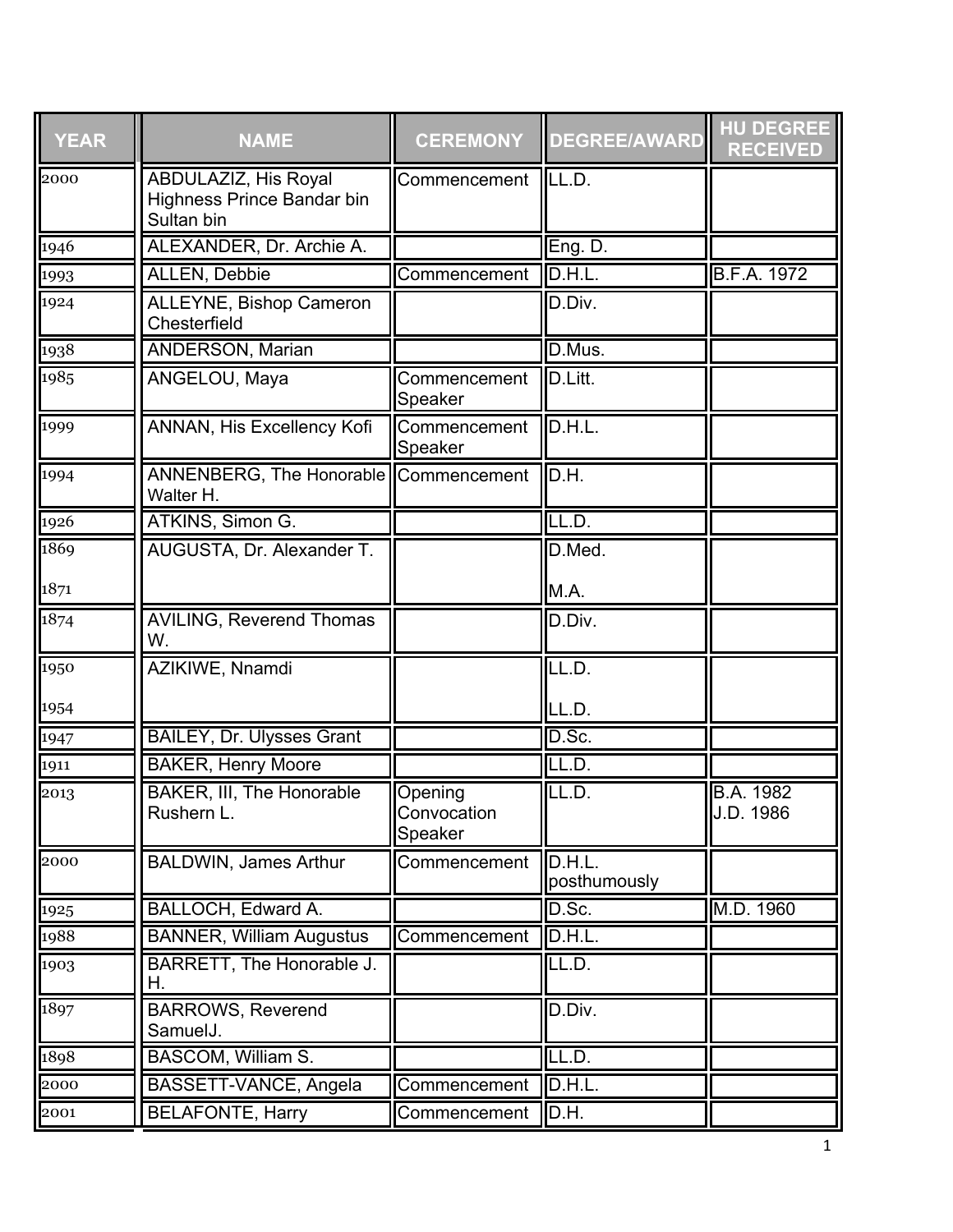| <b>YEAR</b>  | <b>NAME</b>                                | <b>CEREMONY</b>                                          | <b>DEGREE/AWARD</b> | <b>HU DEGREE</b><br><b>RECEIVED</b> |
|--------------|--------------------------------------------|----------------------------------------------------------|---------------------|-------------------------------------|
| 1951         | <b>BELLEGARDE, Dantes</b>                  |                                                          | LL.D.               |                                     |
| 1983         | <b>BELLSON, Pearl Bailey</b>               | Commencement                                             | D.Mus.              |                                     |
| 1983         | <b>BENNETT Jr., Lerone</b>                 | <b>Charter Day</b><br>Speaker                            | D.H.L.              |                                     |
| 1921         | BENTLEY, Charles E.                        |                                                          | D.Sc.               |                                     |
| 1977         | BERRY, Dr. Mary Frances                    | Commencement                                             | LL.D.               | B.A. 1961<br>M.A. 1962              |
| 1942         | <b>BETHUNE, Dr. Mary McLeod</b>            |                                                          | LL.D.               |                                     |
| 1880         | <b>BISCHOFF, J.W.</b>                      |                                                          | D.Mus.              |                                     |
| 2019         | <b>BISIGNANO, Frank J.</b>                 | Commencement                                             | D.H.L.              |                                     |
| 1990         | <b>BLACKWELL, David Harold</b>             | Commencement                                             | D.Sc.               |                                     |
| 1982         | <b>BLAKE, Eubie</b>                        | Commencement                                             | D.Mus.              |                                     |
| 2014         | <b>BLITZER, Wolf</b>                       | Commencement                                             | D.H.L.              |                                     |
| 2021         | <b>BLOOMBERG, Michael</b><br><b>Rubens</b> | College of<br><b>Medicine</b><br>Commencement<br>(May 7) | D.H.                |                                     |
| 1937         | <b>BOAS, Franz</b>                         |                                                          | LL.D.               |                                     |
| 1971         | <b>BOND, The Honorable Julian</b>          | Commencement<br>Speaker                                  | LL.D.               |                                     |
| 1924         | <b>BOOTH, Justice Fenton</b><br>Whitlock   |                                                          | LL.D.               |                                     |
| 1966         | <b>BORDERS, William Holmes</b>             |                                                          | LL.D.               |                                     |
| 1954         | <b>BORNN, Roy Williston</b>                |                                                          | D.H.L.              |                                     |
| 2018         | <b>BOSEMAN, Chadwick Aaron</b>             | Commencement<br>Speaker                                  | D.H.L.              | <b>B.F.A. 2000</b>                  |
| 1954         | <b>BOWLES, Chester</b>                     |                                                          | LL.D.               |                                     |
| 1936         | BOWLING, Dr. Richard H.                    |                                                          | D.Div.              |                                     |
| 1926         | <b>BOYER, Charles Benjamin</b>             |                                                          | M.A.                |                                     |
| 1982         | <b>BRADLEY, Edward Rudolph</b>             | Commencement<br>Speaker                                  | D.H.L.              |                                     |
| 1985         | <b>BRADLEY, The Honorable</b><br>Thomas    | Opening<br>Convocation<br>Speaker                        | LL.D.               |                                     |
| 1900         | <b>BRAINERD, Reverend Ezra</b>             |                                                          | D.Div.              |                                     |
| 1925<br>1935 | <b>BRANCH, Mary Elizabeth</b>              |                                                          | LL.D.<br>LL.D.      |                                     |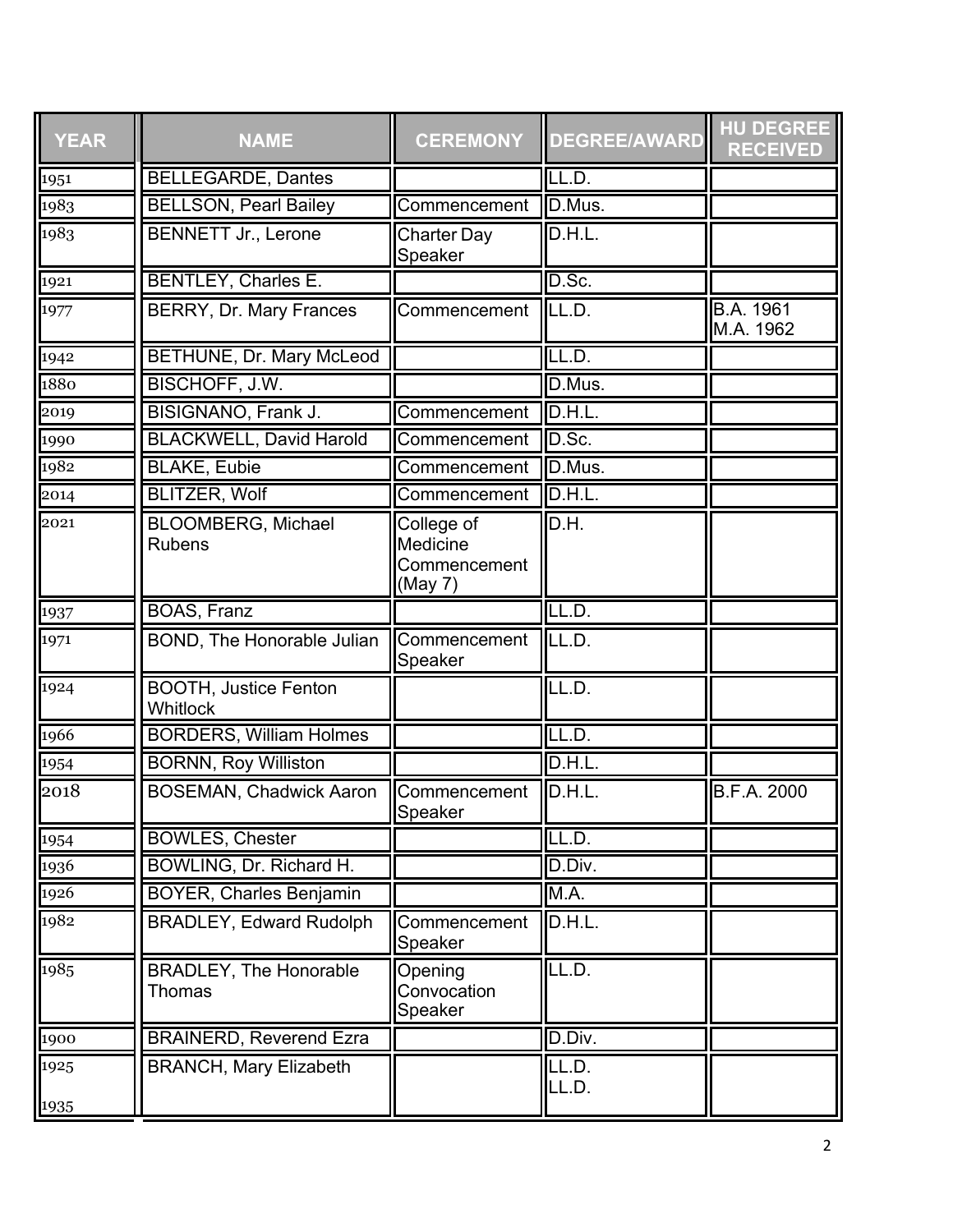| <b>YEAR</b> | <b>NAME</b>                                         | <b>CEREMONY</b>                   | <b>DEGREE/AWARD</b> | <b>HU DEGREE</b><br><b>RECEIVED</b>                                       |
|-------------|-----------------------------------------------------|-----------------------------------|---------------------|---------------------------------------------------------------------------|
| 2016        | BRITT, Dr. L. D.                                    | Commencement                      | D.Sc.               |                                                                           |
| 1987        | <b>BROADY, Earl Clifford</b>                        | Commencement                      | ILL.D.              |                                                                           |
| 1956        | <b>BROKENBURR, Robert Lee</b>                       |                                   | LL.D.               |                                                                           |
| 1967        | <b>BROOKE, The Honorable</b><br>Edward W.           |                                   | LL.D.               | B.S. 1941                                                                 |
| 1967        | <b>BROOKS, Annie Elizabeth</b>                      |                                   | LL.D.               |                                                                           |
| 1973        | <b>BROOKS, Gwendolyn</b>                            | Commencement                      | D.Litt.             |                                                                           |
| 1910        | <b>BROOKS, Reverend Walter</b><br>T.H.              |                                   | D.Div.              |                                                                           |
| 2015        | <b>BROWN, C. Sylvia</b>                             | Commencement                      | D.H.                | <b>B.S. 1962</b>                                                          |
| 1944        | <b>BROWN, Dr. Charlotte</b><br><b>Hawkins</b>       |                                   | D.Ed.               |                                                                           |
| 2015        | <b>BROWN, Eddie C.</b>                              | Commencement                      | D.H.L.              | <b>B.S.E.E. 1961</b>                                                      |
| 1906        | <b>BROWN, Reverend Sterling</b><br>Ν.               |                                   | D.Div.              |                                                                           |
| 1971        | <b>BROWN, Sterling A.</b>                           | Commencement                      | D.Litt.             |                                                                           |
| 2009        | BROWN, The Honorable Dr.<br>Ewart F.                | Opening<br>Convocation<br>Speaker | LL.D.               | $\overline{B.S.}$ 1968<br>M.D. 1972                                       |
| 2002        | BROWN, The Honorable Lee<br>P.                      | Commencement                      | LL.D.               |                                                                           |
| 1993        | <b>BROWN, The Honorable</b><br><b>Ronald Harmon</b> | Commencement<br>Speaker           | LL.D.               |                                                                           |
| 1946        | <b>BROWNLEE, Dr. Fred Lesley</b>                    |                                   | D.H.L               |                                                                           |
| 1893        | <b>BRUCE, The Honorable B. K.</b>                   |                                   | LL.D.               |                                                                           |
| 1991        | <b>BRYANT, The Honorable</b><br>Wayne Richard       | Commencement                      | $\overline{I LL.D}$ | B.A. 1969                                                                 |
| 1942        | <b>BUCK, Pearl</b>                                  |                                   | LL.D.               |                                                                           |
| 1881        | <b>BULKLEY, Reverend C. H. A.</b>                   |                                   | D.Div.              |                                                                           |
| 1949        | BUNCHE, Dr. Ralph J.                                |                                   | LL.D.               |                                                                           |
| 1888        | BUNDY, James F.                                     |                                   | M.A.                | <b>PR CERT 1880</b><br>A.B. 1884<br>LL.B. 1886<br>LL.M. 1887<br>A.M. 1888 |
| 2017        | <b>BUNYAN, Maureen</b>                              | Commencement                      | D.H.L.              |                                                                           |
| 1975        | <b>BURGER, The Honorable</b><br>Warren E.           |                                   | LL.D.               |                                                                           |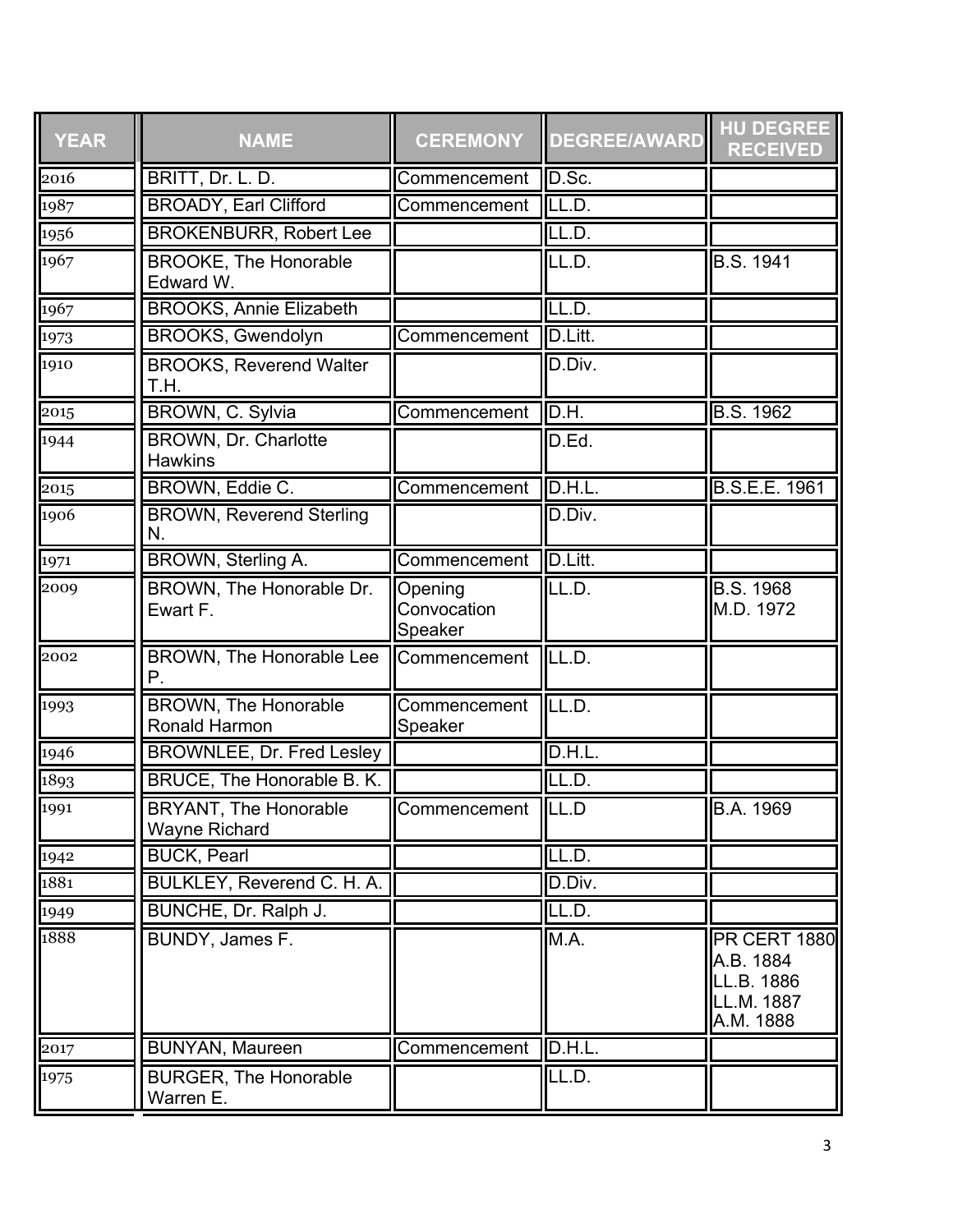| <b>YEAR</b>   | <b>NAME</b>                                           | <b>CEREMONY</b>                   | <b>DEGREE/AWARD</b>                | <b>HU DEGREE</b><br><b>RECEIVED</b> |
|---------------|-------------------------------------------------------|-----------------------------------|------------------------------------|-------------------------------------|
| 1920          | <b>BURLEIGH, Dr. Harry T.</b>                         |                                   | D.Mus.                             |                                     |
| $\sqrt{2003}$ | <b>BURNS, Kenneth L.</b>                              | Commencement                      | D.H.                               |                                     |
| 2015          | <b>BURNS, Ursula M.</b>                               | Commencement<br>Speaker           | D.H.L.                             |                                     |
| 1987          | <b>BUSH, First Lady Barbara</b><br>Pierce             | Commencement                      | D.H.                               |                                     |
| 1981          | <b>BUSH, The Honorable</b><br>George H.W.             | Commencement<br>Speaker           | LL.D.                              |                                     |
| 1894          | <b>BUTLER, Reverend H. E.</b>                         |                                   | D.Div.                             |                                     |
| 1959          | <b>CADBURY, Henry Joel</b>                            |                                   | D.H.L.                             |                                     |
| 1978          | CALIFANO Jr., The Honorable Commencement<br>Joseph A. | Speaker                           | LL.D.                              |                                     |
| 1926          | <b>CALL, Arthur Deerin</b>                            |                                   | LL.D.                              |                                     |
| 2014          | CALLENDER, Dr. Clive O.                               | Commencement                      | D.Sc.                              |                                     |
| 1942          | <b>CARNEY, Miss Mabel</b>                             |                                   | D.Ed.                              |                                     |
| 2010          | CARSON Sr., Dr. Benjamin S.                           | Opening<br>Convocation<br>Speaker | D.Sc.                              |                                     |
| 1928          | <b>CARTER, Edward Randolph</b>                        |                                   | D.Div.                             |                                     |
| 1930          | <b>CARTER, Edward Randolph</b>                        |                                   | D.Div.                             |                                     |
| 1995          | <b>CARTER, The Honorable</b><br>Robert L.             | Commencement                      | LL.D.                              | LL.B. 1940                          |
| 1996          | <b>CATLETT MORA, Elizabeth</b>                        | Commencement                      | D.H.                               | <b>B.S. 1935</b>                    |
| 1949          | CHAPMAN, The Honorable<br>Oscar L.                    |                                   | LL.D.                              |                                     |
| 1924<br>1994  | <b>CHARLTON, Melville</b>                             |                                   | D.Mus.                             |                                     |
|               | CHEEK, Dr. James E.                                   | Commencement                      | D.H.                               |                                     |
| 1892          | CHEEVERS, Reverend H. T.                              |                                   | D.Div.                             |                                     |
| 1998          | CHENAULT, Kenneth I.                                  | Commencement                      | D.H.L.                             |                                     |
| 2008          |                                                       | Commencement<br>Speaker           | Special Citation of<br>Achievement |                                     |
| 1942          | <b>CHILDERS, Lulu Vere</b>                            |                                   | D.Mus.                             |                                     |
| 1983          | CHISHOLM, Shirley St. Hill                            | Commencement<br>Speaker           | LL.D.                              |                                     |
| 1910          | CLAIR, Reverend M. W.                                 |                                   | D.Div.                             | AB 1913                             |
| 1896          | <b>CLARK, Professor Isaac</b>                         |                                   | D.Div.                             |                                     |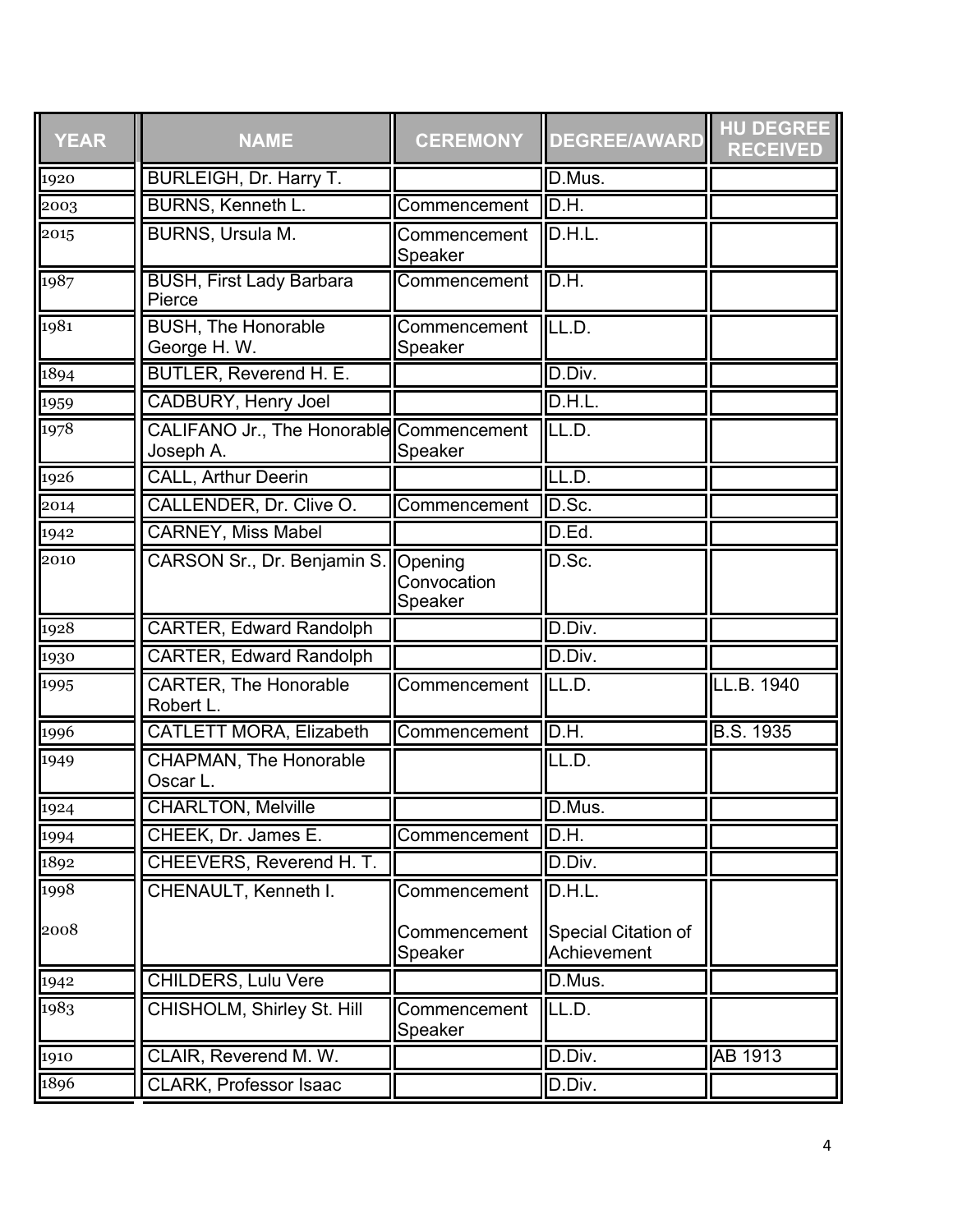| <b>YEAR</b> | <b>NAME</b>                                        | <b>CEREMONY</b>                   | <b>DEGREE/AWARD</b>                        | <b>HU DEGREE</b><br><b>RECEIVED</b> |
|-------------|----------------------------------------------------|-----------------------------------|--------------------------------------------|-------------------------------------|
| 1926        | CLARKE, Dr. Alfred<br><b>Theophilus</b>            |                                   | D.Div.                                     | <b>TH DIP 1895</b>                  |
| 1894        | <b>CLARKE, Reverend G. V.</b>                      |                                   | M.A.                                       |                                     |
| 1910        | CLARKE, Reverend George B.                         |                                   | D.Div.                                     |                                     |
| 1990        | CLAY, William (Bill) Lacy                          | Commencement                      | LL.D.                                      |                                     |
| 1998        | <b>CLINTON, Hillary Diane</b><br>Rodham            | Commencement<br>Speaker           | LL.D.                                      |                                     |
| 2013        | <b>CLINTON, The Honorable</b><br>William Jefferson | Commencement<br>Speaker           | ILL.D.                                     |                                     |
| 2016        | COATES, Ta-Nehisi                                  | <b>Charter Day</b><br>Speaker     | <b>President's Medal</b><br>of Achievement |                                     |
| 1980        | COBB, Dr. William Montague                         | Commencement                      | D.H.L.                                     | M.D. 1929                           |
| 2003        | COCHRAN, Esq., Johnnie L.                          | Commencement                      | LL.D.                                      |                                     |
| 1926        | COLE, Dr. John Adams                               |                                   | LL.D.                                      |                                     |
| 2009        | COLE, Dr. Johnnetta Betsch<br>Cole                 | Commencement                      | D.H.L.                                     |                                     |
| 1978        | COLEMAN Jr., Dr. William T.                        | Commencement                      | ILL.D.                                     |                                     |
| 1980        | COLLINS, Marva N.                                  | Commencement                      | D.H.                                       |                                     |
| 2014        | COMBS, Sean                                        | Commencement<br>Speaker           | D.H.                                       |                                     |
| 1993        | <b>COMER, James Pierpont</b>                       | Commencement                      | D.Sc.                                      | M.D. 1960                           |
| 2017        | COMEY, James B.                                    | Opening<br>Convocation<br>Speaker | LL.D.                                      |                                     |
| 1988        | <b>CONTE, The Honorable Silvio</b><br>Ottavio      | Opening<br>Convocation            | LL.D.                                      |                                     |
| 1896        | <b>COOK, Reverend Joseph</b>                       |                                   | LL.D.                                      |                                     |
| 1892        | <b>COOK, Reverend Joseph</b>                       |                                   | LL.D.                                      |                                     |
| 1892        | COOPER, J.S.                                       |                                   | B.D.                                       | <b>TH DIP 1895</b>                  |
| 1992        | <b>CORNELY, Paul Bertau</b>                        | Commencement                      | D.Sc.                                      |                                     |
| 1987        | <b>COSBY, Camille Hanks</b>                        | Commencement<br>Speaker           | D.H.L.                                     |                                     |
| 1989        | <b>COSBY, William Henry (Bill)</b>                 | <b>Charter Day</b><br>Speaker     | LL.D.                                      |                                     |
| 1945        | <b>CRAMTON, The Honorable</b><br>Louis C.          |                                   | LL.D.                                      |                                     |
| 1899        | CROOKE, A. A.                                      |                                   | M.A.                                       |                                     |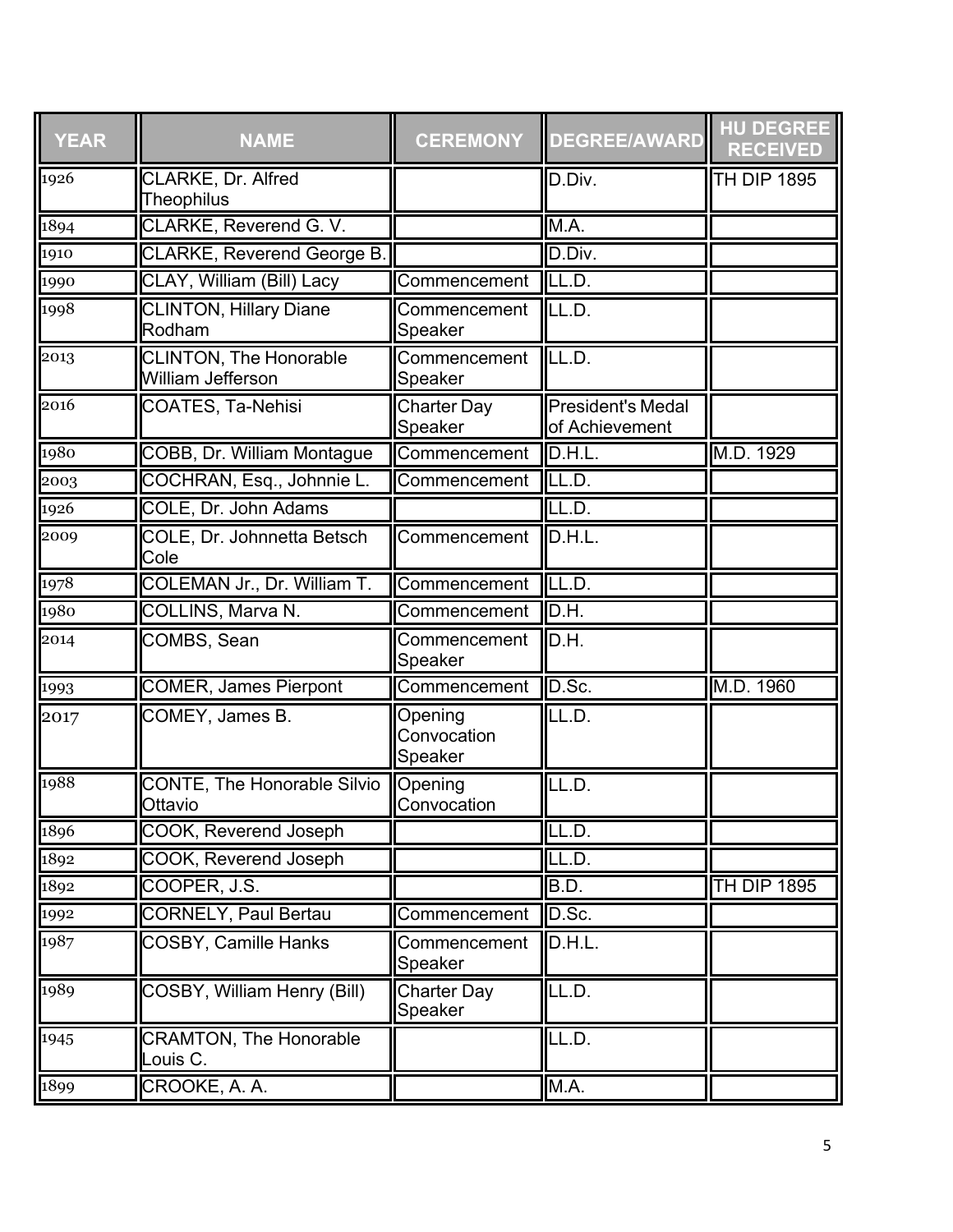| <b>YEAR</b> | <b>NAME</b>                                       | <b>CEREMONY</b>                        | <b>DEGREE/AWARD</b>                                  | <b>HU DEGREE</b><br><b>RECEIVED</b> |
|-------------|---------------------------------------------------|----------------------------------------|------------------------------------------------------|-------------------------------------|
| 2003        | <b>CUMMINGS, The Honorable</b><br>Elijah E.       | <b>Charter Day</b><br>Speaker          | LL.D.                                                | B.A. 1973                           |
| 2006        |                                                   | Commencement<br>Speaker                | <b>Special Citation of</b><br>Achievement            |                                     |
| 1896        | CUNEY, The Honorable N. W.                        |                                        | M.A.                                                 | LL.B. 1903                          |
| 1955        | DAVIES, A. Powell                                 |                                        | D.H.L.                                               |                                     |
| 1984        | DAVIS, Arthur Paul                                | Commencement                           | D.H.L.                                               |                                     |
| 1940        | DAVIS, Dr. John W.                                |                                        | LL.D.                                                |                                     |
| 1986        | DAVIS Jr., Sammy                                  | Commencement                           | D.H.L.                                               |                                     |
| 1965        | <b>DAVIS, Michael Marks</b>                       |                                        | LL.D.                                                |                                     |
| 1973        | DAVIS, Ossie                                      | Commencement<br>Speaker                | lld.h.                                               |                                     |
| 2004        |                                                   | Charter Day-<br>Ed. Tribute<br>Speaker | Brown v. Board of Special Citation of<br>Achievement |                                     |
| 2016        | DAWSON, Ambassador<br><b>Horace Greeley</b>       | Commencement                           | <b>II</b> LL.D.                                      |                                     |
| 1996        | DAYS, The Honorable Drew S.                       | Charter Day<br>Speaker                 | LL.D.                                                |                                     |
| 2002        | DEAN, Dr. Mark E.                                 | Commencement                           | D.Sc.                                                |                                     |
| 1982        | DEE, Ruby                                         | <b>Charter Day</b>                     | D.H.L.                                               |                                     |
| 1991        | DEES Jr., Morris Seligman                         | Commencement                           | ILL.D.                                               |                                     |
| 2006        | DePASSE, Suzanne                                  | <b>Charter Day</b><br>Speaker          | D.H.                                                 |                                     |
| 1924        | DETT, R. Nathaniel                                |                                        | D.Mus.                                               |                                     |
| 2003        | DEVEAUX, Bishop William P.                        | Commencement<br>Speaker                | D.Div.                                               | B.A. 1962                           |
| 1938        | DILLARD, J. H.                                    |                                        |                                                      |                                     |
| 2014        | DIMON, Jamie                                      | <b>Charter Day</b><br>Speaker          | D.H.L.                                               |                                     |
| 1992        | <b>DINKINS, The Honorable</b><br>David N.         | Opening<br>Convocation<br>Speaker      | LL.D.                                                | <b>B.S.1950</b>                     |
| 1991        | DIXON, The Honorable Sharon Commencement<br>Pratt | Speaker                                | LL.D.                                                | B.A. 1965<br>J.D. 1968              |
| 1912        | DONEY, Carl G.                                    |                                        | LL.D.                                                |                                     |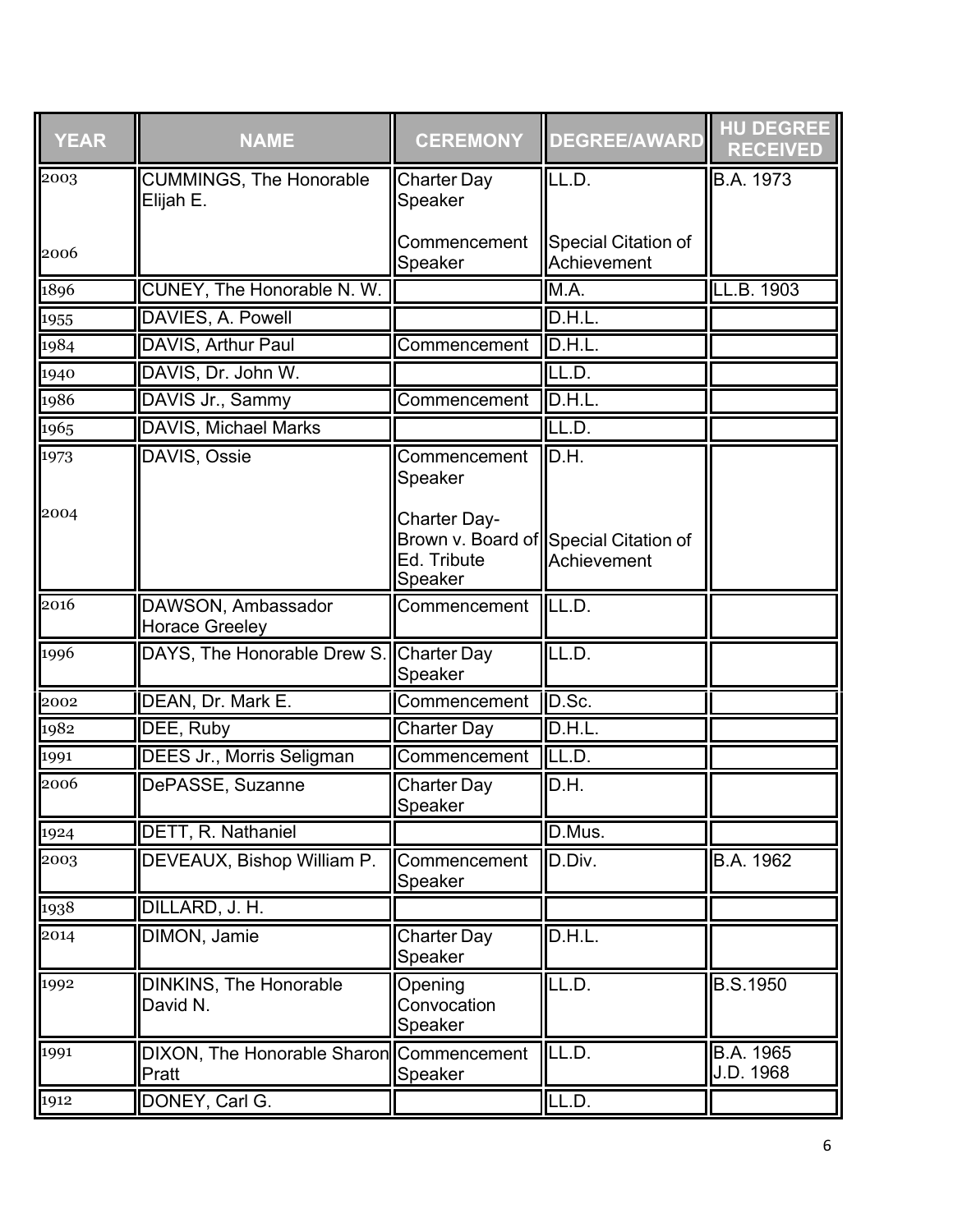| <b>YEAR</b> | <b>NAME</b>                                | <b>CEREMONY</b>                                         | <b>DEGREE/AWARD</b>                | <b>HU DEGREE</b><br><b>RECEIVED</b> |
|-------------|--------------------------------------------|---------------------------------------------------------|------------------------------------|-------------------------------------|
| 1987        | DORSEY, Thomas Andrew                      | Commencement                                            | D.Mus.                             |                                     |
| 1872        | <b>DOUGLASS, Frederick</b>                 |                                                         | LL.D.                              |                                     |
| 2001        | DOVE, Rita                                 | Commencement                                            | D.Litt.                            |                                     |
| 2010        | DRISKELL, Dr. David C.                     | Commencement                                            | D.H.                               | <b>B.A. 1955</b>                    |
| 1930        | DUBOIS, Dr. W. E. Burghardt                |                                                         | LL.D.                              |                                     |
| 2004        | DUGAS, Esq. Julian R.                      | <b>Charter Day-</b><br>Brown v. Board of<br>Ed. Tribute | LL.D.                              | J.D. 1949                           |
| 1960        | <b>DUMPSON, James Russell</b>              |                                                         | D.H.L                              |                                     |
| 2012        | DUNCAN, The Honorable<br>Arne              | Commencement<br>Speaker                                 | Special Citation of<br>Achievement |                                     |
| 2004        | <b>DUNCAN, The Honorable</b><br>Charles T. | Charter Day-<br>Brown v. Board of<br>Ed. Tribute        | LL.D.                              |                                     |
| 1956        | <b>DUNCAN, Todd</b>                        |                                                         | D.Mus.                             |                                     |
| 1984        | <b>DUNHAM</b> , Katherine                  | Commencement                                            | D.H.L                              |                                     |
| 1926        | <b>DURKEE, James Stanley</b>               |                                                         | LL.D.                              |                                     |
| 1895        | DYSON, Laura F.                            |                                                         | M.A.                               | PER CERT<br>1872<br>A.B. 1876       |
| 2007        | EARLS, Dr. Julian M.                       | Commencement                                            | D.Sc.                              |                                     |
| 1963        | <b>EDGERTON, Henry White</b>               |                                                         | LL.D.                              |                                     |
| 1990        | <b>EDLEMAN, Marian Wright</b>              | Commencement<br>Speaker                                 | LL.D.                              |                                     |
| 1983        | <b>EKLUND, Coy Glenwood</b>                | Commencement                                            | LL.D.                              |                                     |
| 1975        | ELIAS, Taslim Olawale                      |                                                         | ILL.D.                             |                                     |
| 1971        | <b>ELLINGTON, Edward "Duke"</b><br>Kennedy | Commencement                                            | D.Mus.                             |                                     |
| 2000        | ELLISON, Lawrence J.                       | Special<br>Convocation<br>October 24                    | D.H.                               |                                     |
| 1948        | <b>EMBREE, Dr. Edwin Rogers</b>            |                                                         | LL.D.                              |                                     |
| 2005        | ENGLISH, Dr. Richard Allyn                 | <b>Charter Day</b><br>Speaker                           | Special Citation of<br>Achievement |                                     |
| 1993        | <b>ESPY, The Honorable Mike</b>            | <b>Charter Day</b><br>Speaker                           | LL.D.                              | B.A. 1975                           |
| 1972        | EVANS, Melvin Herbert                      | Commencement                                            | LL.D.                              | B.S. 1940<br>M.D. 1944              |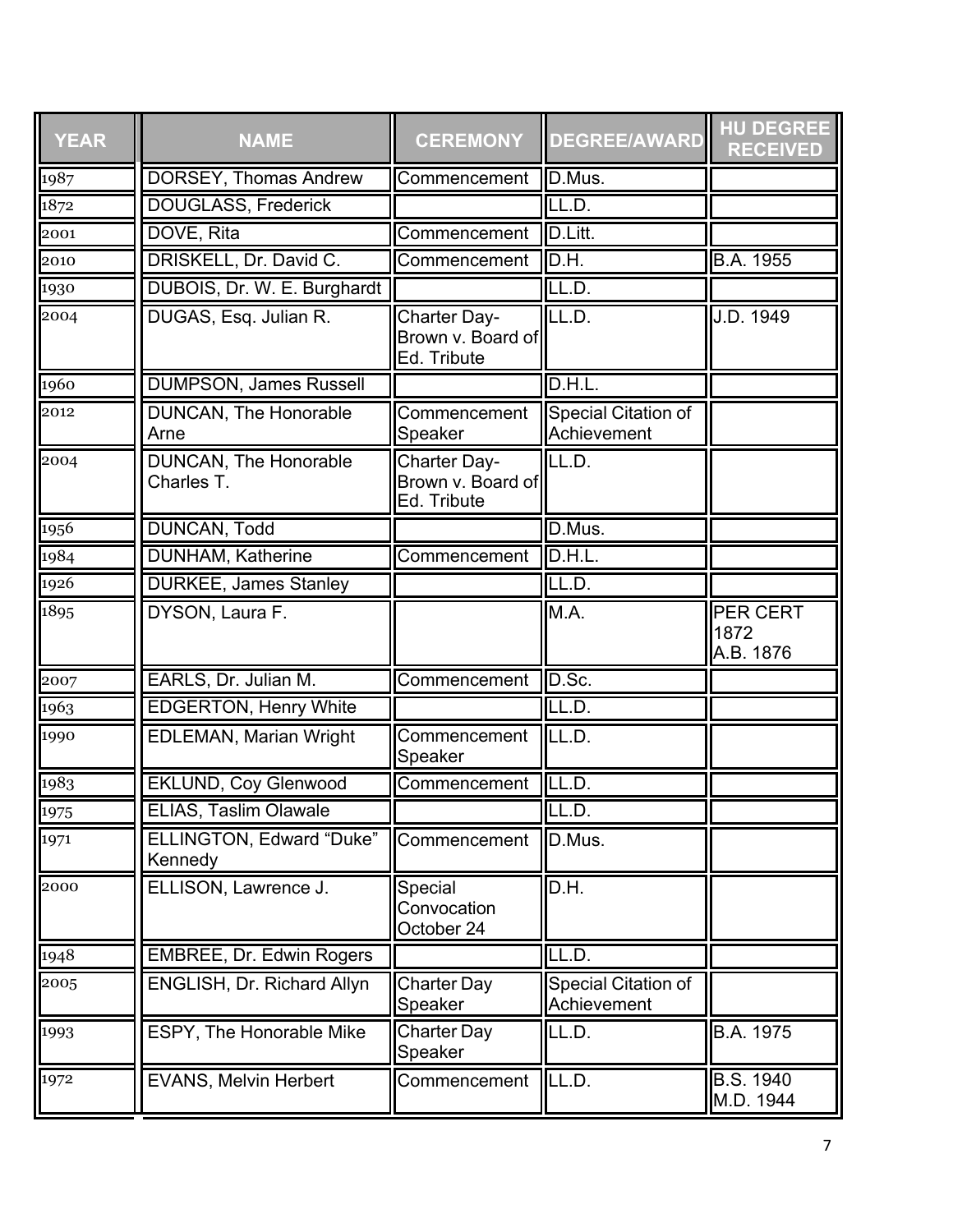| <b>YEAR</b> | <b>NAME</b>                                             | <b>CEREMONY</b>                   | <b>DEGREE/AWARD</b>                | <b>HU DEGREE</b><br><b>RECEIVED</b> |
|-------------|---------------------------------------------------------|-----------------------------------|------------------------------------|-------------------------------------|
| 1893        | EVANS, O.H.                                             |                                   | D.Mus.                             |                                     |
| 2000        | <b>EVERS-WILLIAMS, Myrlie</b>                           | Commencement                      | D.H.L.                             |                                     |
| 1895        | EWELL, Reverend J. L.                                   |                                   | D.Div.                             |                                     |
| 1999        | FARMER, Dr. James L.                                    | Commencement                      | D.H.L.                             | <b>B.D. 1941</b>                    |
| 1988        | <b>FAUNTROY, Walter Edward</b>                          | <b>Charter Day</b><br>Speaker     | LL.D.                              |                                     |
| 1970        | FERGUSON, Lloyd N.                                      | Commencement                      | D.Sc.                              |                                     |
| 1956        | FINNEY, Edward Clinigan                                 |                                   | LL.D.                              |                                     |
| 2009        | FISHBURNE, Laurence John<br>Ш                           | Commencement                      | D.H.                               |                                     |
| 1980        | FITZGERALD, Ella                                        | Opening<br>Convocation            | D.Mus.                             |                                     |
| 1987        | FITZHUGH, Howard Naylor                                 | Commencement                      | LL.D.                              |                                     |
| 1975        | <b>FLACK, Roberta</b>                                   | Commencement                      | D.Mus.                             | <b>B.M.E. 1958</b>                  |
| 1976        | FLEMING, Dr. Louise<br>Maxienne Dargans                 | Commencement                      | D.H.L.                             |                                     |
| 1921        | <b>FOCH, Marshall Ferdinand</b>                         |                                   | D.Sc.                              |                                     |
| 1966        | FOGARTY, John E.                                        |                                   | LL.D.                              |                                     |
| 2005        | FORD Jr., The Honorable<br><b>Harold Eugene</b>         | Opening<br>Convocation<br>Speaker | LL.D.                              |                                     |
| 2010        |                                                         | Commencement<br>Speaker           | Special Citation of<br>Achievement |                                     |
| 1983        | <b>FOSTER, Luther Hilton</b>                            | Commencement                      | D.H.L.                             |                                     |
| 1893        | FOSTER, Reverend R. B.                                  |                                   | D.Div.                             |                                     |
| 2019        | FRANCIS, Norman C.                                      | Commencement                      | D.H.L.                             |                                     |
| 1968        | FRANKLIN, Dr. John Hope                                 | Commencement<br>Speaker           | ILL.D.                             |                                     |
| 2001        |                                                         | <b>Charter Day</b><br>Speaker     | Special Citation of<br>Achievement |                                     |
| 2002        | <b>FRANKLIN, The Honorable</b><br><b>Shirley Clarke</b> | Commencement<br>Speaker           | LL.D.                              | B.A. 1968                           |
| 1925        | <b>FRAZIER, Julia Caldwell</b>                          |                                   | M.A.                               | <b>C CERT 1888</b>                  |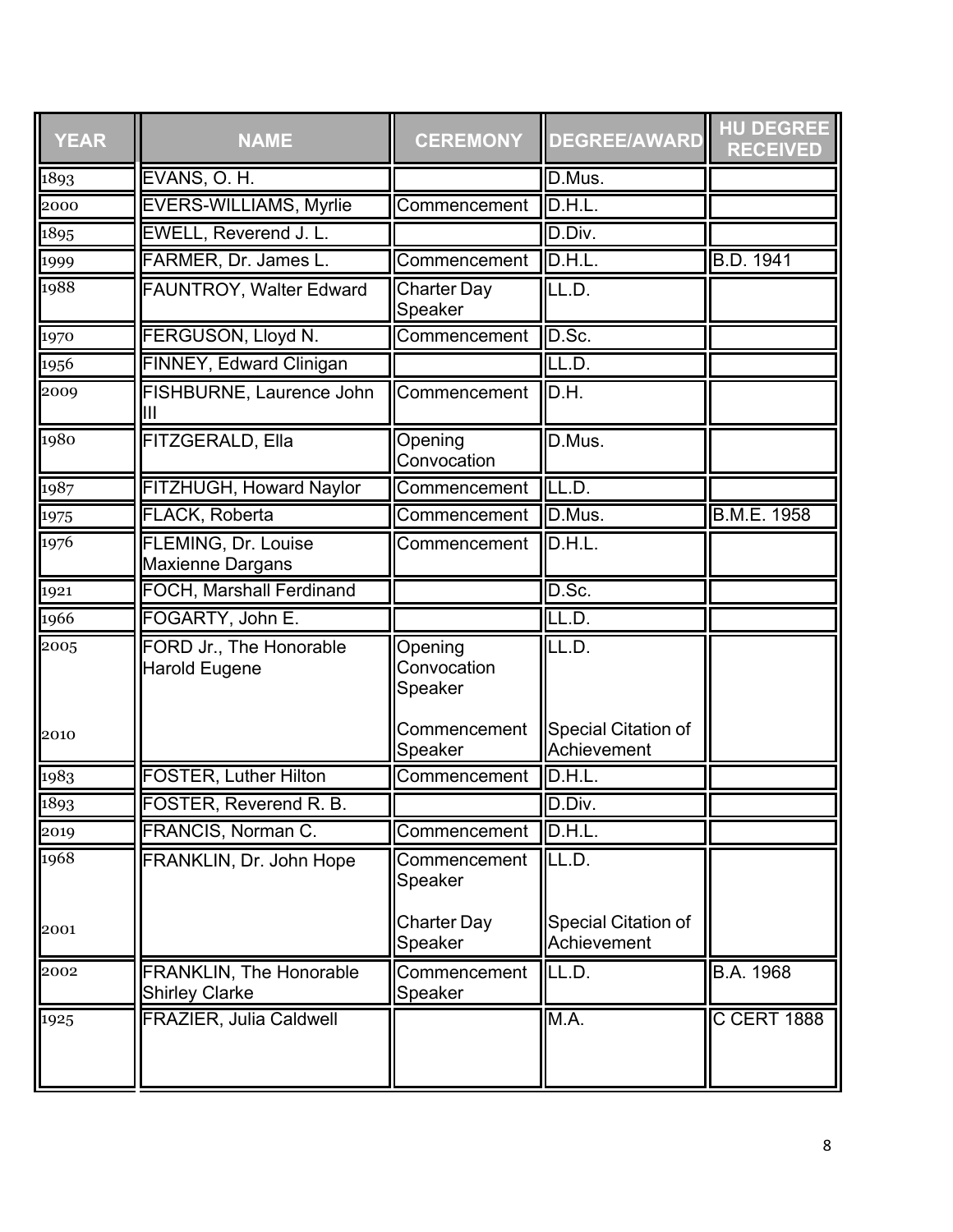| <b>YEAR</b>             | <b>NAME</b>                                                  | <b>CEREMONY</b>                                                                     | <b>DEGREE/AWARD</b>                | <b>HU DEGREE</b><br><b>RECEIVED</b>          |
|-------------------------|--------------------------------------------------------------|-------------------------------------------------------------------------------------|------------------------------------|----------------------------------------------|
| 2014 2015<br>2016, 2021 | <b>FREDERICK, President</b><br>Wayne A. I.                   | Opening<br>Convocation<br>Speaker, 2014,<br>2016, 2021                              |                                    | <b>B.S. 1992</b><br>M.D. 1994<br>M.B.A. 2011 |
|                         |                                                              | <b>Charter Day</b><br>Speaker<br>(Inauguration of<br>17th President),<br>March 2015 |                                    |                                              |
| 2015                    | FREEMAN, Morgan                                              | Commencement                                                                        | <b>ID. H.</b>                      |                                              |
| 2004                    | FREEMAN, The Honorable<br><b>Frankie Muse</b>                | Charter Day-<br>Brown v. Board of<br>Ed. Tribute                                    | ILL.D.                             | J.D. 1947                                    |
| 2011                    | <b>FRIEDMAN, Thomas L.</b>                                   | Commencement                                                                        | <b>ID.Litt.</b>                    |                                              |
| 2004                    | FRIST, The Honorable William Commencement ILL.D.<br>Harrison |                                                                                     |                                    |                                              |
| 1998                    | <b>FUDGE, Ann Marie</b>                                      | Commencement ID.H.L.                                                                |                                    |                                              |
| 2004                    |                                                              | Commencement<br>Speaker                                                             | Special Citation of<br>Achievement |                                              |
| 1904                    | GALE, James S.                                               |                                                                                     | D.Div.                             |                                              |
| 1937                    | GANDY, Dr. John Manuel                                       |                                                                                     | LL.D.                              |                                              |
| 1909                    | <b>GARFIELD, The Honorable</b><br>James Rudolph              |                                                                                     | LL.D.                              |                                              |
| 1908                    | <b>GARNER, Reverend</b><br>Alexander C.                      |                                                                                     | D.Div.                             |                                              |
| 1997                    | <b>GARRETT Jr., Reverend</b><br><b>Thaddeus</b>              | Commencement   D.Div.                                                               |                                    |                                              |
| 1933                    | GARRISON, Dr. Oswald B.                                      |                                                                                     | LL.D.                              |                                              |
| 1970                    | <b>GARRISON, Lloyd K.</b>                                    | Commencement                                                                        | LL.D.                              |                                              |
| 2007                    | GATES Jr., Dr. Henry Louis                                   | Commencement                                                                        | ID.H.L.                            |                                              |
| 2018                    | GIDDINGS, Paula J.                                           | <b>Charter Day</b>                                                                  | D.Litt.                            | <b>B.A. 1968</b>                             |
| 1899                    | GILE, Reverend F. F.                                         |                                                                                     | M.A.                               | <b>TH DIP 1882</b>                           |
| 1967                    | GOLDBERG, Arthur J.                                          |                                                                                     | D.H.L.                             |                                              |
| 2014                    | <b>GOLSON, Benny</b>                                         | Commencement                                                                        | D.Mus.                             |                                              |
| 1965                    | <b>GOMILLION, Charles Goode</b>                              |                                                                                     | LL.D.                              |                                              |
| 1998                    | GORDON, Dr. Edmund W.                                        | Commencement                                                                        | <b>II</b> D.H.L.                   | <b>B.S. 1942</b><br>B.D. 1945                |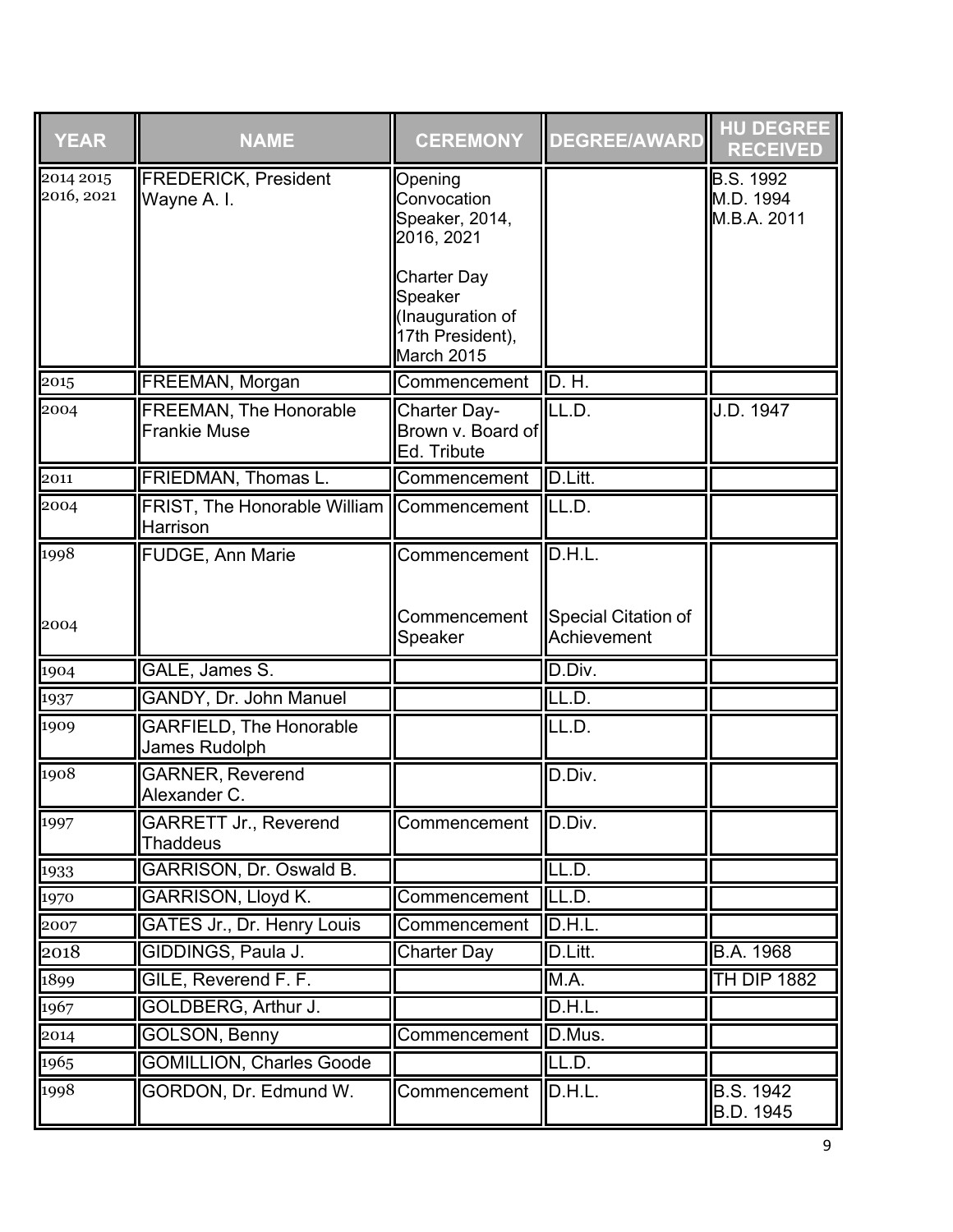| <b>YEAR</b> | <b>NAME</b>                                              | <b>CEREMONY</b>                                  | <b>DEGREE/AWARD</b>                        | <b>HU DEGREE</b><br><b>RECEIVED</b>                    |
|-------------|----------------------------------------------------------|--------------------------------------------------|--------------------------------------------|--------------------------------------------------------|
| 1974        | <b>GRAHAM, Katherine Meyer</b>                           | Commencement                                     | D.H.L.                                     |                                                        |
| 1912        | <b>GRAHAM, Neil F.</b>                                   |                                                  | LL.D.                                      |                                                        |
| 1914        |                                                          |                                                  | LL.D.                                      |                                                        |
| 1989        | <b>GRAVES Sr., Earl Gilbert</b>                          | Commencement<br>Speaker                          | LL.D.                                      |                                                        |
| 2003        |                                                          | Opening<br>Convocation<br>Speaker                | Special Citation of<br>Achievement         |                                                        |
| 1986        | <b>GRAY III, The Honorable</b><br><b>William Herbert</b> | Commencement<br>Speaker                          | LL.D.                                      |                                                        |
| 1997        |                                                          | <b>Charter Day</b><br>Speaker                    | Special Citation of<br>Achievement         |                                                        |
| 2004        | <b>GREENBERG, Esq., Jack</b>                             | Charter Day-<br>Brown v. Board of<br>Ed. Tribute | LL.D.                                      |                                                        |
| 1895        | <b>GREENE, Reverend S. H.</b>                            |                                                  | LL.D.                                      |                                                        |
| 1983        | <b>GREENE, William Henry</b>                             | Commencement                                     | D.H.                                       |                                                        |
| 1898        | GREENER, The Honorable R.<br>Т.                          |                                                  | $\overline{\mathsf{LL}.\mathsf{D}}$ .      |                                                        |
| 1988        | <b>GREGORY, Richard "Dick"</b><br>Claxton                | Commencement                                     | D.H.                                       |                                                        |
| 1892        | GRICE, J. L.                                             |                                                  | B.D.                                       | <b>PR CERT 1985</b><br>A.B. 1879<br><b>TH DIP 1882</b> |
| 1893        | <b>GRISSELL, Reverend H. B.</b>                          |                                                  | D.Div.                                     |                                                        |
| 2001        | <b>GUMBEL, Bryant Charles</b>                            | Commencement<br>Speaker                          | D.H.L.                                     |                                                        |
| 1954        | <b>HAILE SELASSIE, His</b><br>ImperialMajesty            |                                                  | LL.D.                                      |                                                        |
| 2020        | HALE, Leslie D.                                          | <b>Charter Day</b><br>Speaker                    | <b>President's Medal</b><br>of Achievement | B.B.A. 1994                                            |
| 1939        | HALE, Dr. William J.                                     |                                                  | LL.D.                                      |                                                        |
| 1973        | HALEY, Alex                                              | Commencement                                     | D.Litt.                                    |                                                        |
| 1926        | <b>HALL, George Cleveland</b>                            |                                                  | D.Sc.                                      |                                                        |
| 1959        | <b>HALL, Lloyd Augustus</b>                              |                                                  | D.Sc.                                      |                                                        |
| 1972        | HAMER, Fannie Lou                                        | Commencement                                     | D.H.L.                                     |                                                        |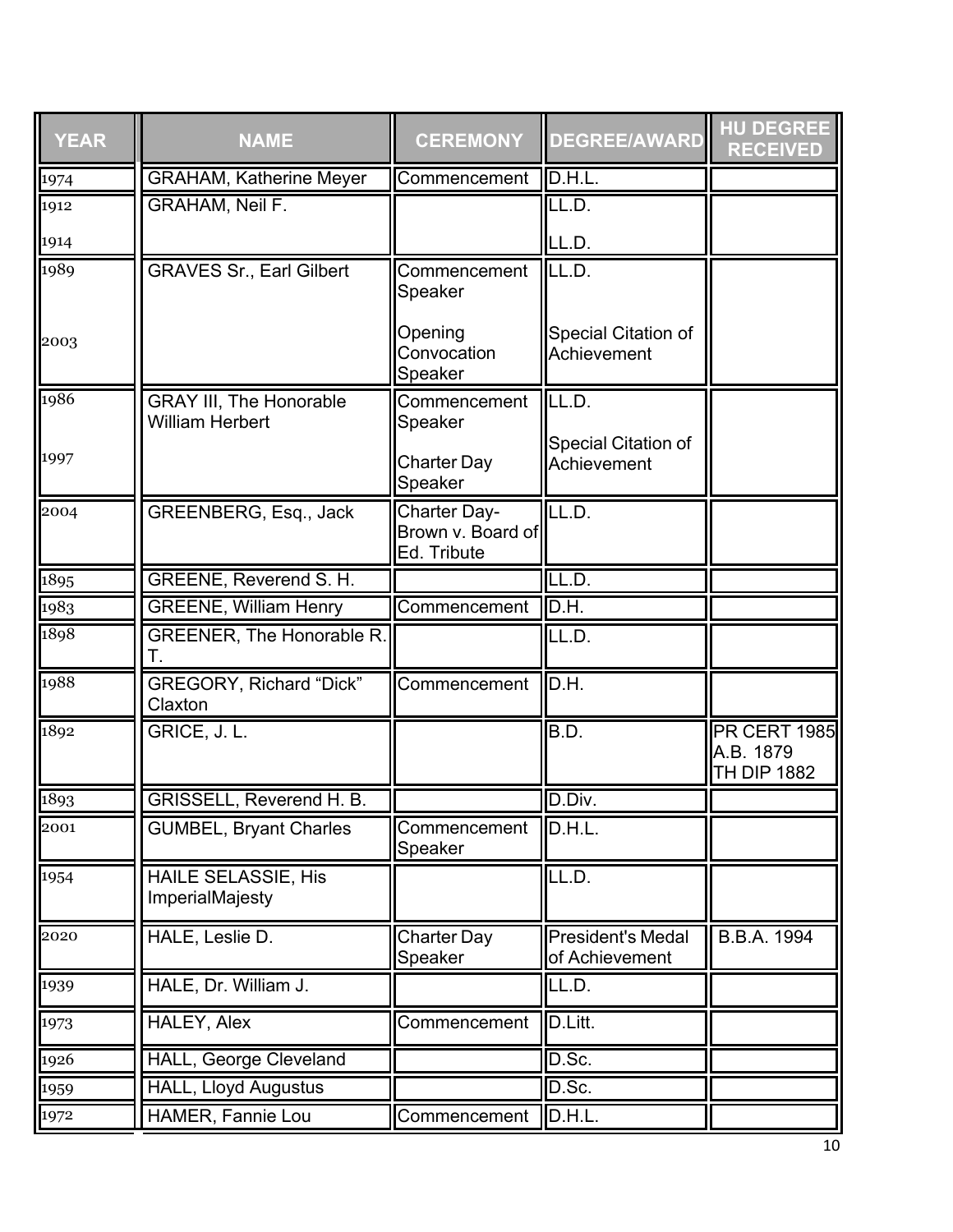| <b>YEAR</b>       | <b>NAME</b>                                      | <b>CEREMONY</b>               | <b>DEGREE/AWARD</b> | <b>HU DEGREE</b><br><b>RECEIVED</b>                          |
|-------------------|--------------------------------------------------|-------------------------------|---------------------|--------------------------------------------------------------|
| 1967              | HAMMERSTEIN, Franz Von                           |                               | D.H.L.              | <b>B.D. 1950</b>                                             |
| 1979              | <b>HAMPTON, Lionel L.</b>                        | <b>Charter Day</b>            | D.Mus.              |                                                              |
| 1966              | HANNAH, John A.                                  |                               | LL.D.               |                                                              |
| 1897              | HARDER, Reverend W.<br>Garrett                   |                               | D.Div.              |                                                              |
| 2010              | <b>HARPER, Hill</b>                              | Commencement                  | D.H.                |                                                              |
| 1897              | HARRIES, Major G. H.                             |                               | M.A.                |                                                              |
| 1891              | HARRIS, Bishop Cicero R.                         |                               | D.Div.              |                                                              |
| 2012              | HARRIS, The Honorable<br>Kamala Devi             | <b>Charter Day</b><br>Speaker | L.L.D.              | B.A. 1986                                                    |
| 2017              |                                                  | Commencement<br>Speaker       | D.H.L.              |                                                              |
| $\sqrt{1931}$     | HARRISON, Richard B.                             |                               | M.A.                |                                                              |
| 1893              | HART, William H.H.                               |                               | M.A.                | <b>PR CERT 1880</b><br>A.B. 1885<br>LL.B. 1887<br>LL.M. 1894 |
| $ 2004\rangle$    | HARVEY, Dr. William R.                           | Commencement                  | D.H.L.              |                                                              |
| 1892              | <b>HARVEY, Reverend Charles</b><br>Α.            |                               | D.Med.              |                                                              |
| 1955              | <b>HASTIE, William Henry</b>                     |                               | LL.D.               | <b>PR CERT 1892</b>                                          |
| 1998              | <b>HATCHETT, The Honorable</b><br>Joseph W.      | Commencement                  | LL.D.               | J.D. 1959                                                    |
| 1980              | <b>HATFIELD, The Honorable</b><br>Mark Odom      | Commencement                  | LL.D.               |                                                              |
| $\overline{1925}$ | HAWKINS, John R.                                 |                               | M.A.                | LL.B. 1915                                                   |
| 1991              | HAWKINS, The Honorable<br>Augustus "Gus" Freeman | Commencement                  | LL.D.               |                                                              |
| 1984              | <b>HAWKINS, Walter Lincoln</b>                   | Commencement                  | D.Sc.               | M.S. 1934                                                    |
| 1924              | HAYES, Roland                                    |                               | D.Mus.              |                                                              |
| 1950              |                                                  |                               | D.Mus.              |                                                              |
| 1985              | HAYWARD, Jacquelyn<br>"JC "                      | Commencement                  | D.H.L.              |                                                              |
| 1975              | <b>HEIGHT, Dorothy Irene</b>                     | Commencement                  | D.H.L.              |                                                              |
| 1939              | HENSON, Matthew A.                               |                               | M.S.                |                                                              |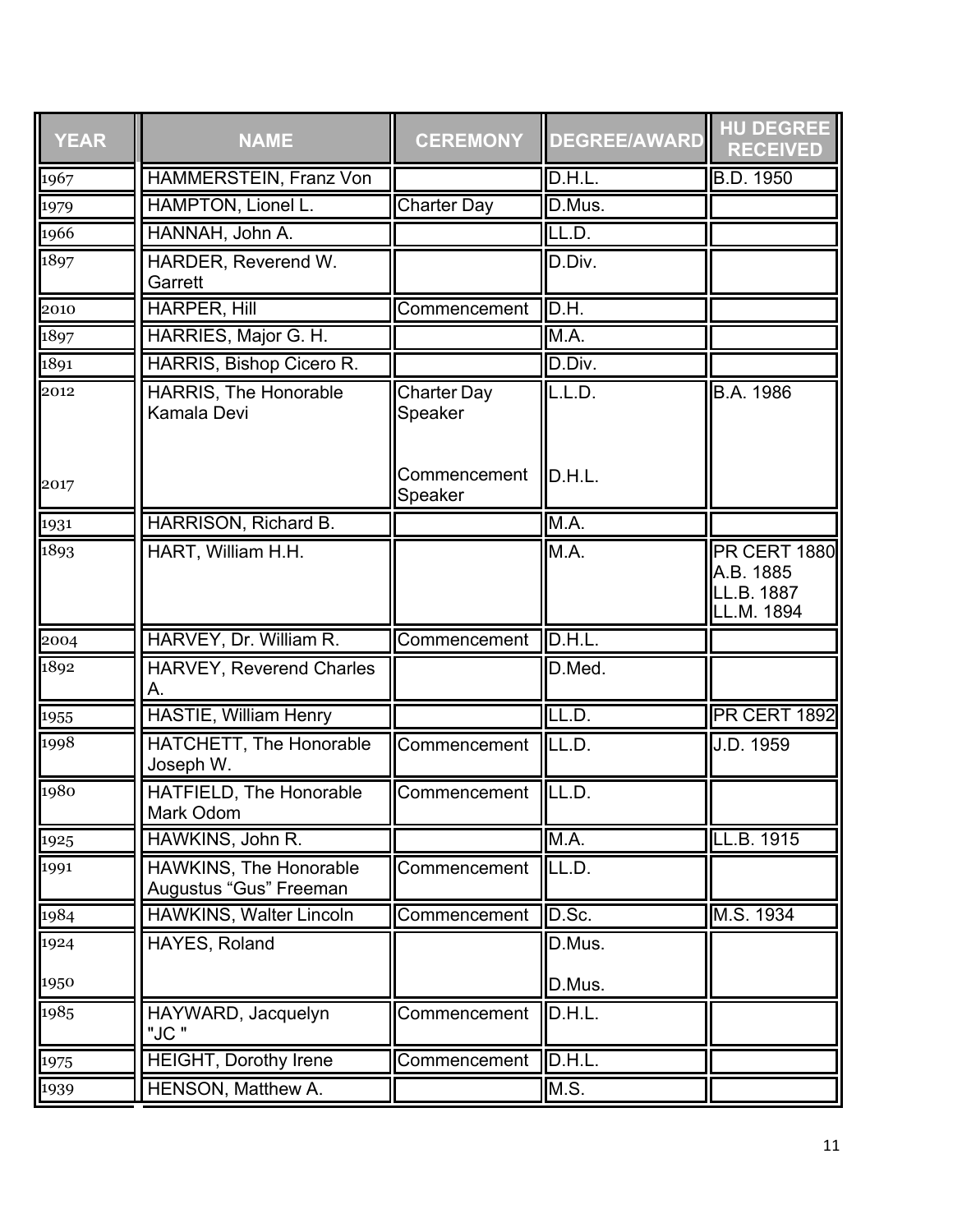| <b>YEAR</b> | <b>NAME</b>                                          | <b>CEREMONY</b>                                               | <b>DEGREE/AWARD</b>                | <b>HU DEGREE</b><br><b>RECEIVED</b> |
|-------------|------------------------------------------------------|---------------------------------------------------------------|------------------------------------|-------------------------------------|
| 1997        | <b>HERMAN, The Honorable</b><br>Alexis Margaret      | Opening<br>Convocation<br>Speaker                             | LL.D.                              |                                     |
| 1980        | HIGGINBOTHAM Jr., The<br>Honorable A. Leon           | Commencement<br>Speaker                                       | LL.D.                              |                                     |
| 2011        | HIGGINGOTHAM, Dr. Evelyn<br><b>Brooks</b>            | Commencement                                                  | D.H.L.                             | M.A. 1974                           |
| 1996        | HIGHTOWER, Dennis F.                                 | Commencement<br>Speaker                                       | D.H.L.                             | <b>B.S. 1962</b>                    |
| 2004        | <b>HILL Sr., Esq. Oliver White</b>                   | Charter Day-<br>Brown v. Board of<br>Ed. Tribute              | LL.D.                              | <b>B.A. 1931</b><br>LL.B. 1933      |
| 2010        | <b>HOBSON, Mellody</b>                               | Commencement                                                  | $II$ D.H.                          |                                     |
| 1874        | <b>HOLLY, James Theodore</b><br>Augustus             |                                                               | D.Div.                             |                                     |
| 1938        | HOLMES, Dr. Dwight O. W.                             |                                                               | LL.D.                              | <b>B.S. 1929</b><br>M.D. 1935       |
| 1902        | <b>HOLMES, Morrison A.</b>                           |                                                               | M.A.                               |                                     |
| 2018        | HOLT Jr., Lester Don                                 | Opening<br>Convocation<br>Speaker                             | D.H.L.                             |                                     |
| 1975        | <b>HOOKS, The Honorable</b><br>Benjamin Lawson       | Commencement<br>Speaker                                       | D.H.                               |                                     |
| 1992        |                                                      | Commencement<br>Speaker                                       | Special Citation of<br>Achievement |                                     |
| 1920        | HOPE, John                                           |                                                               | LL.D.                              |                                     |
| 1979        | <b>HORNE, Lena</b>                                   | Commencement D.H.L.                                           |                                    |                                     |
| 2004        | <b>HOUSTON Sr., Esq., Charles</b><br><b>Hamilton</b> | Charter Day-<br>Brown v. Board of posthumously<br>Ed. Tribute | lll.d.                             |                                     |
| 1914        | <b>HUDSON, Reverend Allen</b>                        |                                                               | D.Div.                             |                                     |
| 1963        | <b>HUGHES, Langston</b>                              |                                                               | D.Litt.                            |                                     |
| 2005        | HUGHES, Ms. Catherine<br>Liggins                     | Commencement                                                  | D.H.L.                             |                                     |
| 1905        | <b>HUGHES, Reverend Singleton</b><br><b>Russell</b>  |                                                               | D.Div.                             | TH DIP 1885                         |
| 1892        |                                                      |                                                               | M.A.                               |                                     |
| 1967        | HUMPHREY, Hubert H.                                  |                                                               | D.H.L.                             |                                     |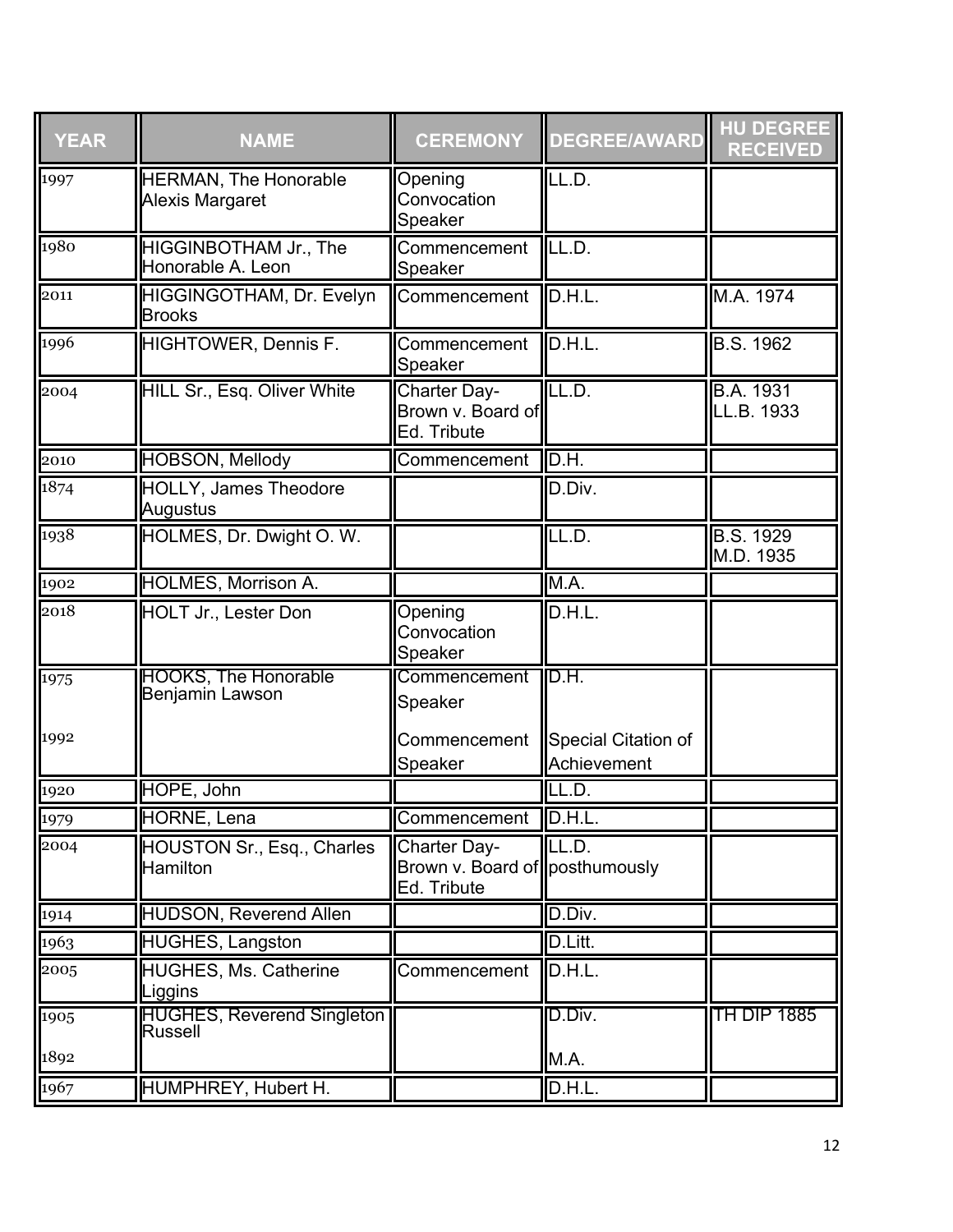| <b>YEAR</b> | <b>NAME</b>                                  | <b>CEREMONY</b>                   | <b>DEGREE/AWARD</b>                | <b>HU DEGREE</b><br><b>RECEIVED</b>           |
|-------------|----------------------------------------------|-----------------------------------|------------------------------------|-----------------------------------------------|
| 1943        | <b>HUNGATE, Thad Lewis</b>                   |                                   | LL.D.                              |                                               |
| 1995        | <b>HUNTER-GAULT, Charlayne</b>               | Commencement                      | D.H.L.                             |                                               |
| 1911        | <b>HUNTON, William Alpheun</b>               |                                   | M.A.                               |                                               |
| 2009        | <b>IFILL, Gwen</b>                           | Commencement<br>Speaker           | Đ.H.L.                             |                                               |
| 1970        | <b>JACKSON Sr., Reverend</b><br>Jesse Louis  | Commencement<br>Speaker           | D.H.                               |                                               |
| 1999        |                                              | Opening<br>Convocation<br>Speaker | Special Citation of<br>Achievement |                                               |
| 1976        | JACKSON, The Honorable<br>Maynard H.         | Commencement<br>Speaker           | LL.D.                              |                                               |
| 2006        | JACKSON, The Honorable<br><b>Shirley Ann</b> | Commencement                      | D.Sc.                              |                                               |
| 1990        | JACOB, Dr. John E.                           | <b>Charter Day</b><br>Speaker     | LL.D.                              | <b>B.A. 1957</b><br>M.S.W. 1963               |
| 2002        | JAMISON, Judith A.                           | Commencement                      | D.H.                               |                                               |
| 1991        | <b>JENIFER, President Franklyn</b><br>Green  | Opening<br>Convocation<br>Speaker |                                    |                                               |
| 1964        | <b>JENKINS, Martin David</b>                 |                                   | LL.D.                              | <b>B.S. 1925</b>                              |
| 1951        | <b>JERNAGIN, William Henry</b>               |                                   | D.Div.                             |                                               |
| 2013        | JOHNS, The Honorable Marie<br><b>Collins</b> | Commencement                      | D.H.L.                             |                                               |
| 1888        | JOHNSON, Dr. C.C.                            |                                   | M.A.                               | <b>PR CERT 1881</b><br>A.B. 1885<br>M.D. 1888 |
| 1941        | JOHNSON, Dr. Charles<br>Spurgeon             |                                   | D.H.L.                             |                                               |
| 1999        | JOHNSON, James A.                            | Commencement                      | D.H.L.                             |                                               |
| 1923        | <b>JOHNSON, James Weldon</b>                 |                                   | D.Litt.                            |                                               |
| 1986        | <b>JOHNSON, John Harold</b>                  | Commencement                      | D.H.                               |                                               |
| 2003        |                                              | Opening<br>Convocation<br>Honoree | Special Citation of<br>Achievement |                                               |
| 1923        | <b>JOHNSON, Mordecai Wyatt</b>               |                                   | D.Div.                             |                                               |
| 2013        | JOHNSON, Sheila Crump                        | Commencement                      | D.H.                               |                                               |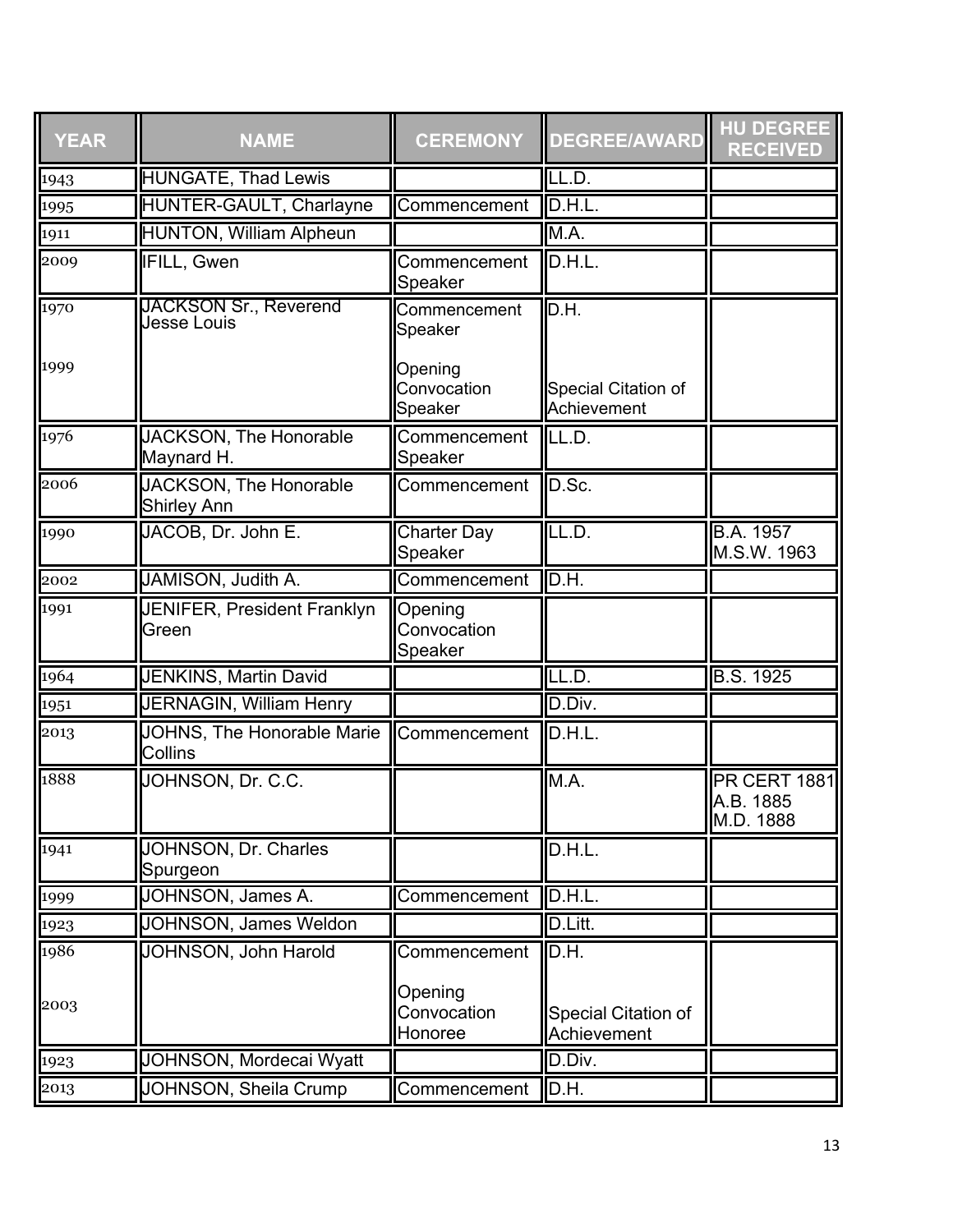| <b>YEAR</b>        | <b>NAME</b>                                          | <b>CEREMONY</b>                     | <b>DEGREE/AWARD</b>                | <b>HU DEGREE</b><br><b>RECEIVED</b> |
|--------------------|------------------------------------------------------|-------------------------------------|------------------------------------|-------------------------------------|
| 1965               | JOHNSON, The Honorable<br>Lyndon Baines              | Commencement<br>Speaker             | LL.D.                              |                                     |
| $\sqrt{1911}$      | <b>JONES, Bishop Robert E.</b>                       |                                     | LL.D.                              |                                     |
| 1937               | JONES, Dr. David D.                                  |                                     | LL.D.                              | PR CERT.<br>1905<br>B.A. 1909       |
| 1925               | <b>JONES, Dr. Gilbert Haven</b>                      |                                     | LL.D.                              |                                     |
| 1978               | JONES, Dr. R. Frank                                  | Commencement                        | D.Sc.                              |                                     |
| 1996               | JONES, Esq., Elaine R.                               | Opening<br>Convocation<br>Speaker   | L.L.D.                             | B.A. 1965                           |
| 1985               | JONES, Quincy Delight                                | Opening<br>Convocation              | D.Mus.                             |                                     |
| 1977               | <b>JONES, Reginald Harold</b>                        | Commencement                        | D.H.L.                             |                                     |
| 1890               | <b>JONES, Reverend Thomas M.</b>                     |                                     | D.Div.                             |                                     |
| 1911               | JONES, Robert C.                                     |                                     | LL.D.                              |                                     |
| 2003               | JONES, Robert W.                                     | Commencement                        | D.H.L.                             |                                     |
| 1972               | JORDAN Jr., Esq., Vernon<br>Eulion.                  | Commencement<br>Speaker             | LL.D.                              | J.D. 1960                           |
| 1981               |                                                      | Opening<br>Convocation<br>Speaker   | Special Citation of<br>Achievement |                                     |
| 1974               | JORDAN, The Honorable<br><b>Barbara</b>              | Commencement<br>Speaker             | LL.D.                              |                                     |
| 1999               | JOYNER-KERSEE, Jacqueline Commencement               |                                     | D.H.                               |                                     |
| 1951               | <b>JULIAN, Percy Lavon</b>                           |                                     | D.Sc                               |                                     |
| $\frac{-95}{1896}$ | <b>JULIAN, Reverend John</b>                         |                                     | LL.D.                              |                                     |
| 1987               | KAUNDA, His Excellency<br><b>Kenneth David</b>       | Special<br>Convocation<br>October 7 | LL.D.                              |                                     |
| 1974               | KEITH, The Honorable Damon   Commencement<br>Jerome  |                                     | LL.D.                              | LL.B. 1949                          |
| 2013               | KEMP, The Honorable. Jack F. Commencement            |                                     | LL.D.<br>posthumously              |                                     |
| $\sqrt{2000}$      | <b>KENNARD, The Honorable</b><br>William E.          | Commencement<br>Speaker             | LL.D.                              |                                     |
| 1979               | <b>KENNEDY, The Honorable</b><br><b>Edward Moore</b> | Commencement<br>Speaker             | LL.D.                              |                                     |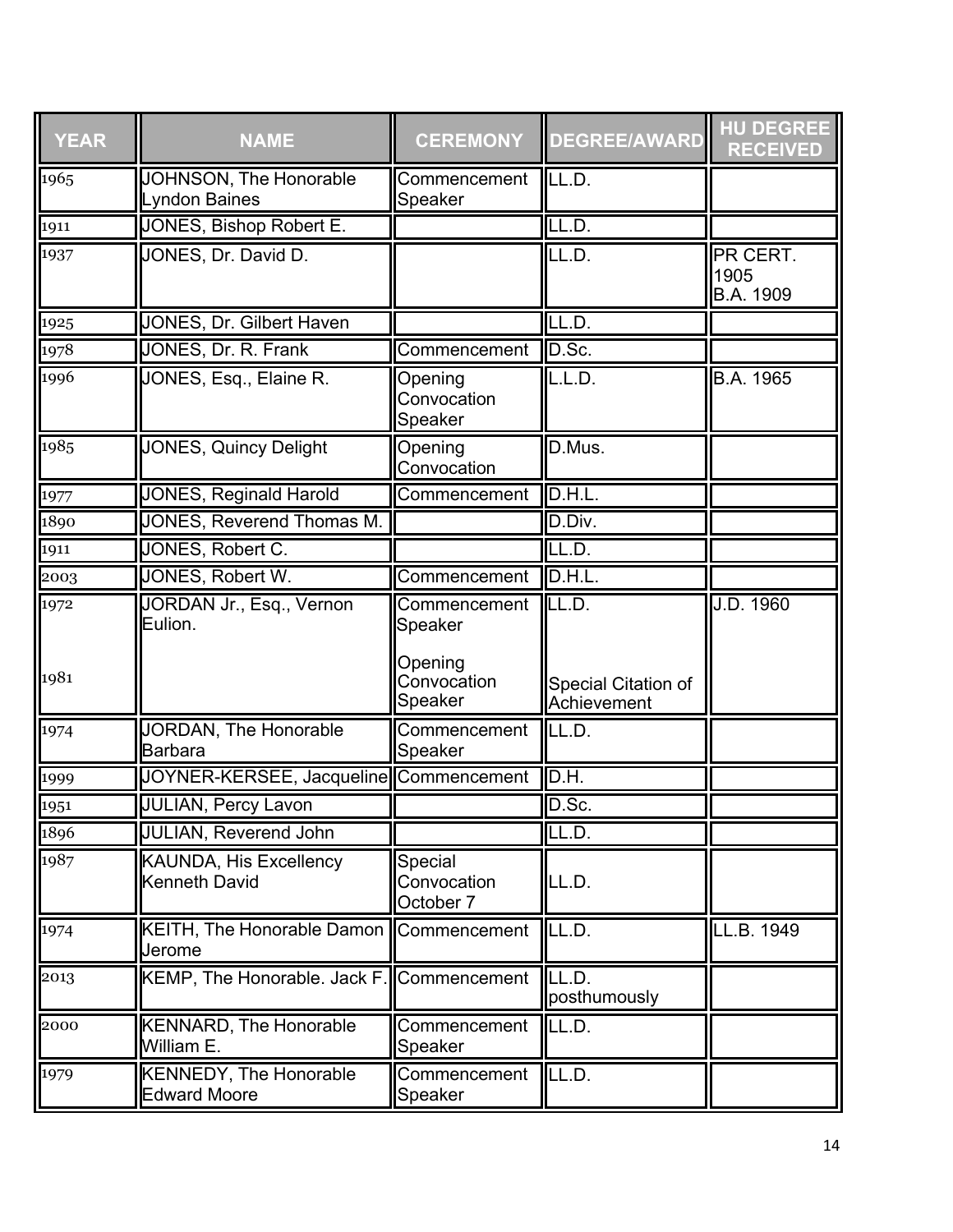| <b>YEAR</b> | <b>NAME</b>                              | <b>CEREMONY</b>               | <b>DEGREE/AWARD</b>                | <b>HU DEGREE</b><br><b>RECEIVED</b>           |
|-------------|------------------------------------------|-------------------------------|------------------------------------|-----------------------------------------------|
| 1997        | KENNEY Jr., Dr. John A.                  | Commencement                  | D.Sc.                              | M.D. 1945                                     |
| 1926        | KINCKLE, Alice W.                        |                               | M.A.                               | <b>N CERT 1874</b>                            |
| 1958        | KINDELBERGER, James<br>Howard            |                               | ILL.D.                             |                                               |
| 2019        | <b>KING, Charles David</b>               | <b>Charter Day</b><br>Speaker | D.H.L.                             | J.D. 1996                                     |
| 2018        | KING, Colbert Isaiah                     | Commencement                  | D.H.L                              | <b>B.A. 1961</b>                              |
| 1923        | <b>KING, James Upshur</b>                |                               | D.Div.                             | <b>TH CERT 1902</b>                           |
| 1957        | KING Jr., Dr. Martin Luther              | Commencement                  | LL.D.                              |                                               |
| 1965        |                                          | <b>Charter Day</b><br>Speaker | Special Citation of<br>Achievement |                                               |
| 1988        | KING Sr., Dearine Edwin                  | Commencement                  | D.Div.                             | M.A. 1940<br>B.D. 1942                        |
| 2018        | <b>KING, Gwendolyn Stewart</b>           | Commencement                  | D.H.L.                             | <b>B.A. 1962</b>                              |
| 1888        | KINSMAN, J. B.                           |                               | LL.D.                              |                                               |
| 1961        | <b>KLINEBERG, Otto</b>                   |                               | LL.D.                              |                                               |
| 1969        | <b>KOONTZ, Elizabeth Duncan</b>          |                               | D.E.                               |                                               |
| 1986        | KOPPEL, Edward James "Ted" Commencement  |                               | D.H.L.                             |                                               |
| 1975        | KOUNTZ, Dr. Samuel Lee                   | Commencement                  | D.Sc.                              |                                               |
| 1975        | LACHS, Manfred                           |                               | LL.D.                              |                                               |
| 1995        | LADNER, Joyce                            | Commencement                  | D.H.L                              |                                               |
| 1973        | LAFONTANT, Dr. Jewel<br><b>Stradford</b> | Commencement                  | D.H.L.                             |                                               |
| 1913        | LAMB, Daniel Smith                       |                               | LL.D.                              |                                               |
| 1922        |                                          |                               | D.Sc.                              |                                               |
| 1881        | LANE, Wiley                              |                               | M.A.                               | <b>PR CERT 1873</b><br>A.B. 1877<br>M.A. 1881 |
| 1920        | LANEY, Lucy C.                           |                               | M.A.                               |                                               |
| 1930        |                                          |                               | M.A.                               |                                               |
| 1874        | LANGSTON, John M.                        |                               | LL.D.                              |                                               |
| 1892        | LANING, John F.                          |                               | D.Med.                             | M.D. 1892                                     |
| 1958        | <b>LAWLESS, Theodore Kenneth</b>         |                               | D.Sc.                              |                                               |
| 1985        | LAWRENCE, Jacob A.                       | Commencement                  | D.H.L.                             |                                               |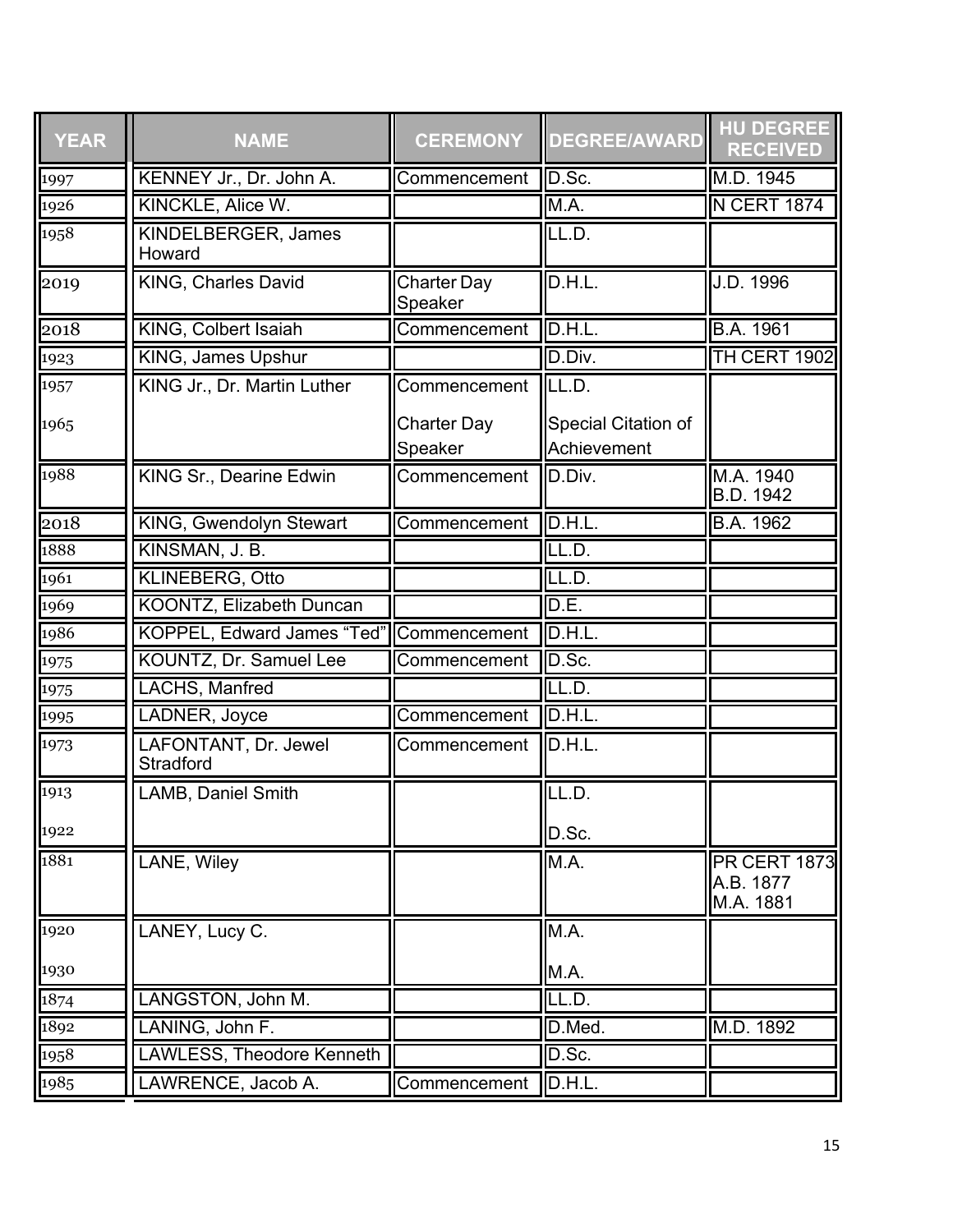| <b>YEAR</b> | <b>NAME</b>                           | <b>CEREMONY</b>                   | <b>DEGREE/AWARD</b>                        | <b>HU DEGREE</b><br><b>RECEIVED</b> |
|-------------|---------------------------------------|-----------------------------------|--------------------------------------------|-------------------------------------|
| 1930        | LAWSON, Dr. Raymond<br>Augustus       |                                   | D.Mus.                                     |                                     |
| 1992        | LEDERER, Eppie "Ann<br>Landers"       | Commencement                      | D.H.                                       |                                     |
| 1938        | <b>LEE, J. R. E.</b>                  |                                   | LL.D.                                      |                                     |
| 1989        | LEFFALL Jr., Dr. LaSalle<br>Doheny    | Opening<br>Convocation            |                                            | M.D. 1952                           |
| 1995        |                                       | Commencement                      | D.Sc.                                      |                                     |
| 2010        |                                       | <b>Charter Day</b><br>Speaker     | Special Citation of<br>Achievement         |                                     |
| 2012        | LEGEND, John                          | Commencement                      | D.H.                                       |                                     |
| 2007        | LEGGETT, The Honorable<br>Isiah "Ike" | <b>Charter Day</b><br>Speaker     | Special Citation of<br>Achievement         | M.A. 1972<br>J.D. 1974              |
| 2019        |                                       | Opening<br>Convocation<br>Speaker | D.H.L.                                     |                                     |
| 1958        | LEHMAN, The Honorable<br>Herbert H.   |                                   | D.H.L.                                     |                                     |
| 1890        | LEIGHTON, B. F.                       |                                   | LL.D.                                      |                                     |
| 1984        | <b>LEONARD, Walter Jewell</b>         | Charter Day                       | EL.D.                                      | LL.B. 1968<br>LL.D. 1983            |
| 1993        | LEWIS, Reginald F.                    | Commencement                      | LL.D.<br>posthumously                      |                                     |
| 1984        | <b>LEWIS, Sir William Arthur</b>      | Commencement LL.D.                |                                            |                                     |
| 2002        | LEWIS, The Honorable John<br>R.       | Opening<br>Convocation<br>Speaker | D.H.L.                                     |                                     |
| 2015        |                                       | Opening<br>Convocation<br>Speaker | <b>President's Medal</b><br>of Achievement |                                     |
| 1988        | LINDSAY, Gilbert William              | Commencement                      | LL.D.                                      |                                     |
| 1982        | <b>LINDSAY, Inabel Burns</b>          | Commencement                      | D.H.L                                      | <b>B.A. 1920</b>                    |
| 2000        | LLEWELLYN, J. Bruce                   | Commencement                      | D.H.L.                                     |                                     |
| 1953        | LOCKE, Alain                          |                                   | D.H.L.                                     |                                     |
| 1972        | LOGAN, Rayford Whittingham            | Commencement                      | ILL.D.                                     |                                     |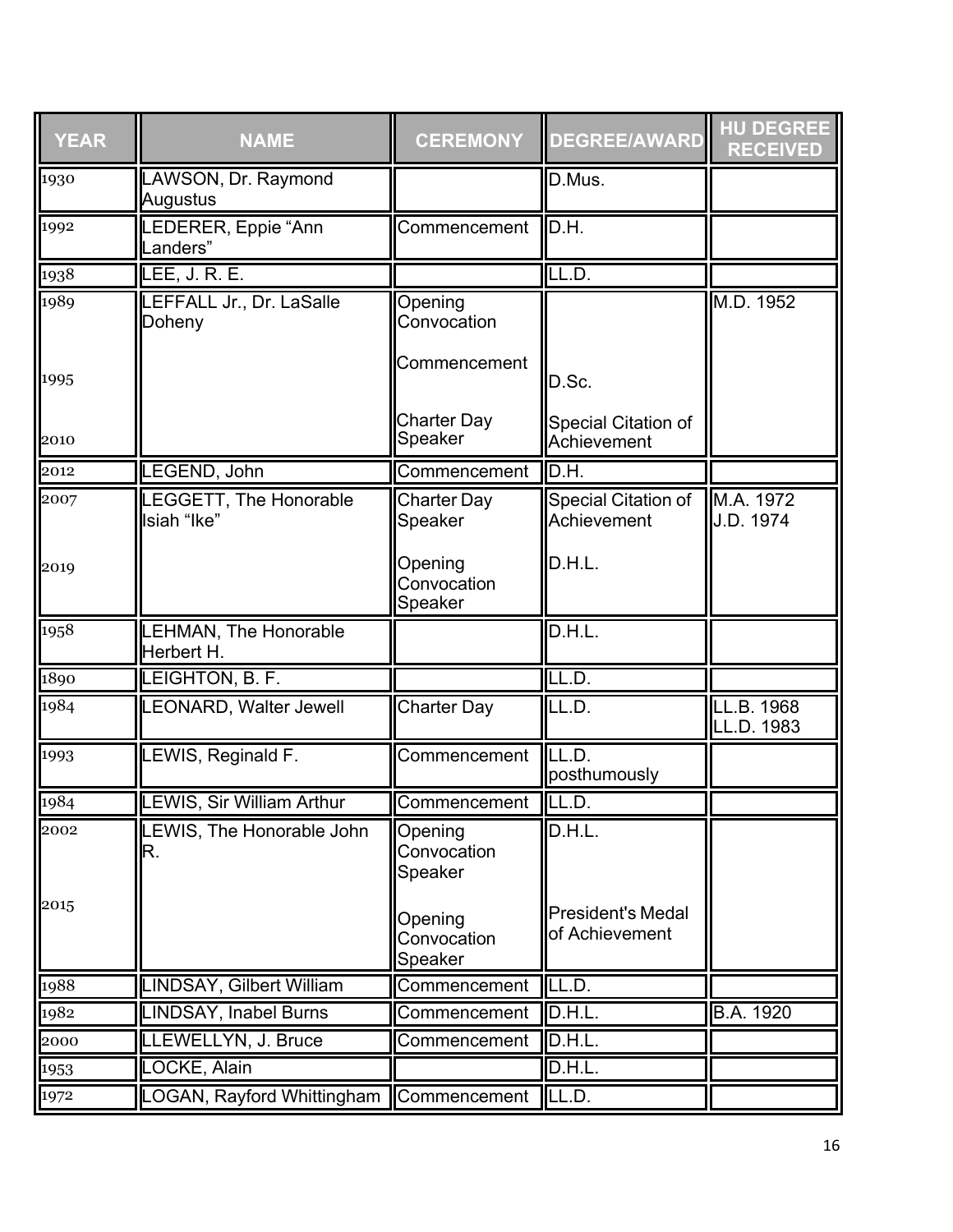| <b>YEAR</b>    | <b>NAME</b>                                          | <b>CEREMONY</b>                     | <b>DEGREE/AWARD</b>                        | <b>HU DEGREE</b><br><b>RECEIVED</b> |
|----------------|------------------------------------------------------|-------------------------------------|--------------------------------------------|-------------------------------------|
| 2011           | LOMAX, Dr. Michael L.                                | Opening<br>Convocation<br>Speaker   | D.H.L.                                     |                                     |
| 2006           | LUCY, William "Bill"                                 | Commencement                        | D.H.                                       |                                     |
| 1923           | MACKAY, Robert                                       |                                     | D.Div.                                     |                                     |
| 1980           | <b>MACKEY, Howard Hamilton</b>                       | Commencement                        | D.H.L                                      | <b>B.Arch. 1953</b>                 |
| 1987           | <b>MADISON, Robert Prince</b>                        | <b>Charter Day</b>                  | D.H.                                       |                                     |
| 1957           | <b>MALIN, Patrick Murphy</b>                         |                                     | LL.D.                                      |                                     |
| 1896           | MALLORY, Reverend R. D. W.                           |                                     | D.Div.                                     |                                     |
| 1931           | MALONE, Annie M. Turnbo                              |                                     | M.A.                                       |                                     |
| 1994           | MANDELA, His Excellency<br>Nelson                    | Special<br>Convocation<br>October 7 |                                            |                                     |
| 1992           | <b>MANLEY, Michael Norman</b>                        | Commencement                        | LL.D.                                      |                                     |
| 1946           | <b>MANLEY, The Honorable</b><br>Norman W.            |                                     | LL.D.                                      |                                     |
| 1997           | <b>MARK, Reuben</b>                                  | Commencement                        | D.H.L.                                     |                                     |
| 1997           | <b>MARSALIS, Wynton</b>                              | Commencement                        | D.Mus.                                     |                                     |
| 1954           | MARSHALL, Esq., Thurgood                             |                                     | LL.D.                                      | LL.B. 1933                          |
| $\sqrt{1979}$  | MARTIN, The Honorable Louis Commencement<br>Emmanuel |                                     | D.H.L.                                     |                                     |
| $ 2017\rangle$ | MASON, Mark A. L.                                    | <b>Charter Day</b><br>Speaker       | <b>President's Medal</b><br>of Achievement | B.A.A. 1995                         |
| 2007           | MASSEY, Dr. Walter E.                                | Commencement                        | D.Sc.                                      |                                     |
| 2012           | <b>MATTHEWS, Christopher</b>                         | Commencement                        | D.H.L                                      |                                     |
| 1959           | MAYNOR, Dorothy                                      |                                     | D.Mus.                                     |                                     |
| 1945           | MAYS, Dr. Benjamin E.                                |                                     | D.Div.                                     |                                     |
| 2000           | <b>MBEKI, His Excellency Thabo</b><br>Mvuyelwa       | Special<br>Convocation<br>March 23  | LL.D                                       |                                     |
| 1959           | MBOYA, Tom                                           |                                     | LL.D.                                      |                                     |
| 1911           | McCOY, Reverend Joseph L.                            |                                     | D.Div.                                     |                                     |
| 1977           | McCREE Jr., The Honorable<br>Wade H.                 | Commencement<br>Speaker             | LL.D.                                      |                                     |
| 2008           | McDONALD, The Honorable<br><b>Gabrielle Kirk</b>     | Commencement                        | LL.D.                                      |                                     |
| 2013           | McGUIRE, Esq., Patricia A.                           | Commencement                        | D.H.L.                                     |                                     |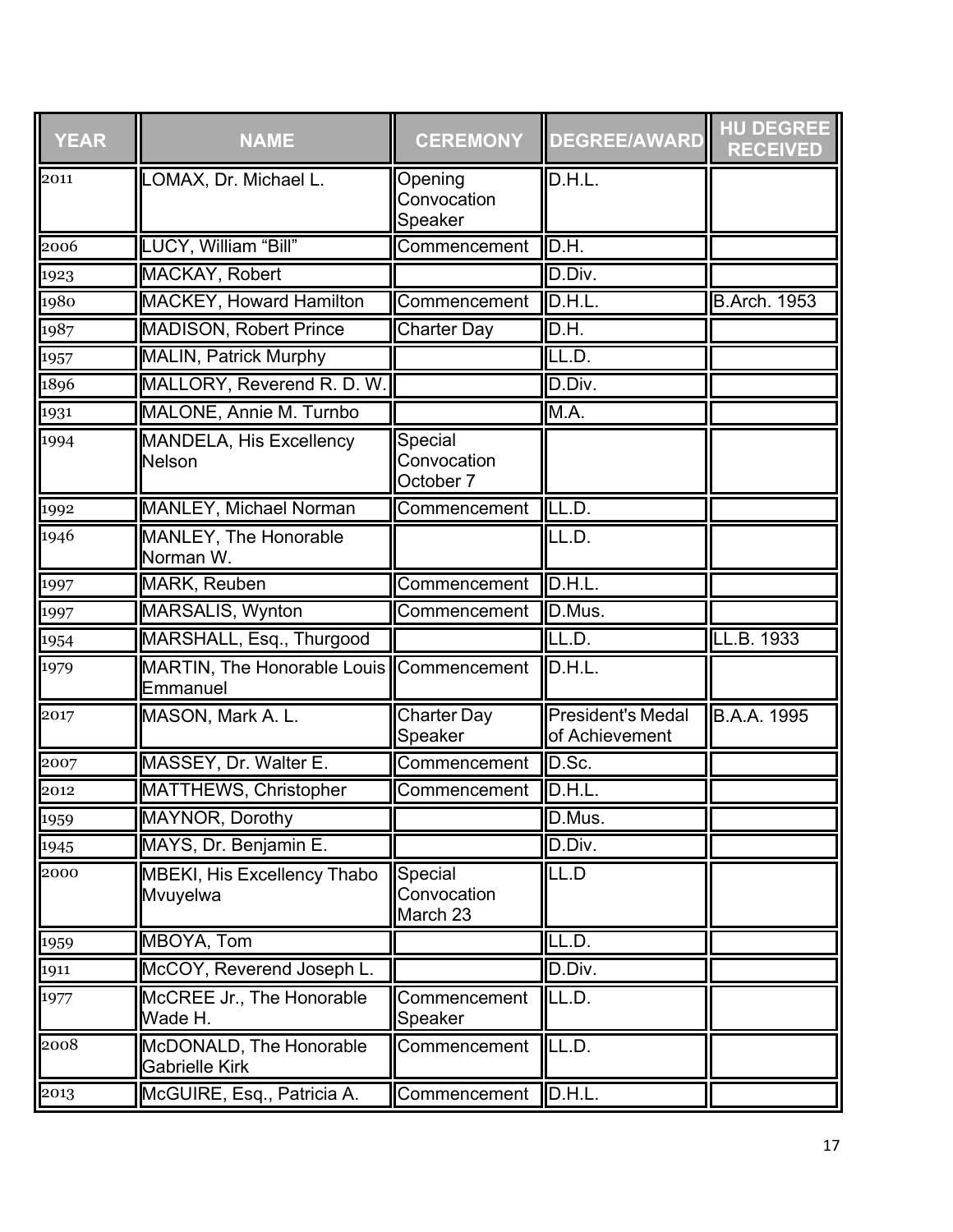| <b>YEAR</b> | <b>NAME</b>                                          | <b>CEREMONY</b>                   | <b>DEGREE/AWARD</b>                | <b>HU DEGREE</b><br><b>RECEIVED</b>         |
|-------------|------------------------------------------------------|-----------------------------------|------------------------------------|---------------------------------------------|
| 2000        | McKENZIE, Bishop Vashti<br>Murphy                    | Opening<br>Convocation<br>Speaker | D.Div.                             | M.Div. 1985                                 |
| 2006        | McKENZIE, Dr. Floretta Dukes                         | Commencement                      | ID.H.L.                            | M.A. 1957                                   |
| 2022        | <b>MEEKS, The Honorable</b><br><b>Gregory Weldon</b> | <b>Charter Day</b><br>Speaker     | D.H.L.                             | J. D. 1978                                  |
| 1925        | <b>MERRITT, Emma G.</b>                              |                                   | M.A.                               |                                             |
| 1922        | MEYER, Herman H. B.                                  |                                   | D.Div.                             |                                             |
| 1985        | <b>MEYER, Stanley</b>                                | Commencement                      | ILL.D.                             |                                             |
| 1947        | MEYERS, Mrs. Agnes E.                                |                                   | D.H.L.                             |                                             |
| 1998        | <b>MFUME, The Honorable</b><br><b>Kweisi</b>         | <b>Charter Day</b><br>Speaker     | LL.D.                              |                                             |
| 2005        |                                                      | Commencement<br>Speaker           | Special Citation of<br>Achievement |                                             |
| 1892        | MILLER, Lawrence                                     |                                   | B.D.                               | <b>TH DIP 1880</b>                          |
| 1912        | <b>MILLER, Reverend George</b><br>Frazier            |                                   | D.DIV.                             | <b>PR CERT 1884</b><br>A.B. 1888<br>MA 1893 |
| 1908        | <b>MILLER, Reverend Shelton</b>                      |                                   | D.Div.                             | TH CERT 1892                                |
| 1988        | <b>MINNIS Sr., Frederick Gillam</b>                  | Commencement                      | LL.D.                              | LL.B. 1950                                  |
| 1960        | MITCHELL, Howard                                     |                                   | D.Mus.                             |                                             |
| 1979        | MITCHELL Jr., Clarence<br><b>Maurice</b>             | Commencement                      | ILL.D.                             |                                             |
| 1986        | MITCHELL, The Honorable<br><b>Parren James</b>       | <b>Charter Day</b><br>Speaker     | LL.D.                              |                                             |
| 2009        | MOGAE, His Excellency<br>Festus G.                   | Commencement   LL.D.              |                                    |                                             |
| 1908        | <b>MOORE, Reverend George W.</b>                     |                                   | D.Div.                             |                                             |
| 1906        | MOORLAND, Reverend J. E.                             |                                   | D.Div.                             | <b>TH DIP 1891</b>                          |
| 1988        | <b>MORGAN, Edward Paddock</b>                        | Commencement<br>Speaker           | D.Litt.                            |                                             |
| 2011        | MORIAL, Esq., Marc H.                                | Commencement<br>Speaker           | D.H.L.                             |                                             |
| 1936        | MORRIS, Edward H.                                    |                                   | LL.D.                              |                                             |
| 1893        | MORRIS, Reverend P. F.                               |                                   | M.A.                               | <b>PR CERT 1873</b><br>TH DIP 1880          |
| 1895        |                                                      |                                   | D.Div.                             |                                             |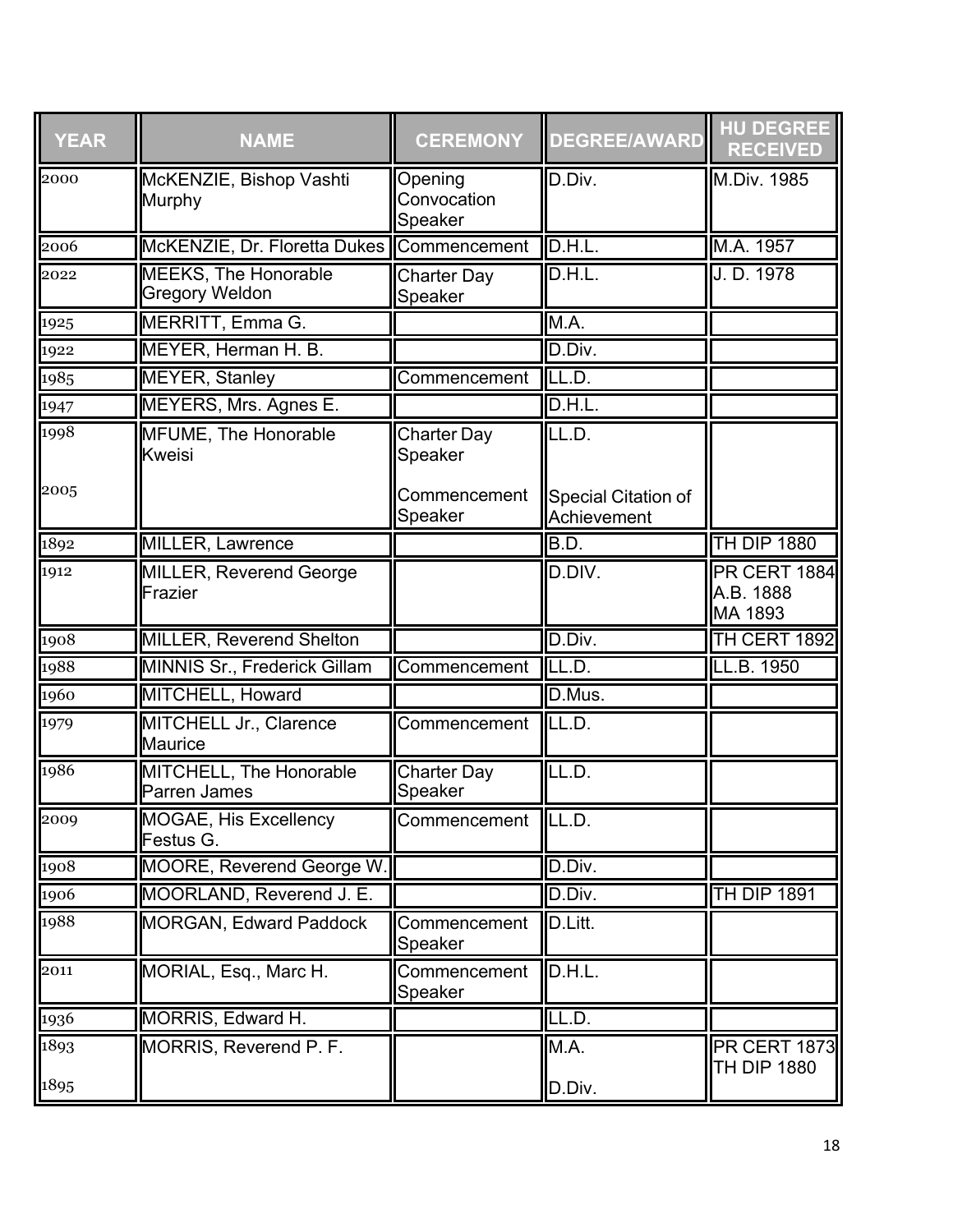| <b>YEAR</b>         | <b>NAME</b>                                         | <b>CEREMONY</b>                    | DEGREE/AWARD HU DEGREE                     | <b>RECEIVED</b>                     |
|---------------------|-----------------------------------------------------|------------------------------------|--------------------------------------------|-------------------------------------|
| 1978                | <b>MORRIS, Steveland "Stevie</b><br>Wonder"         | Commencement                       | D.H.                                       |                                     |
| $\sqrt{1995}$       | <b>MORRISON, Chloe Anthony</b><br>"Toni" Wofford    | <b>Charter Day</b><br>Speaker      | D.H.L.                                     | B.A. 1953                           |
| 2020                | MORSE, Dr. Laurence C.                              | Opening<br>Convocation<br>Speaker  | <b>President's Medal</b><br>of Achievement | B.A. 1973                           |
| 1994                | MOSLEY-BRAUN, The<br><b>Honorable Carol</b>         | Opening<br>Convocation<br>Speaker  | LL.D.                                      |                                     |
| 1966                | <b>MOTLEY, Constance Baker</b>                      |                                    | LL.D.                                      |                                     |
| $\overline{1920}$   | <b>MOTON, Robert Russa</b>                          |                                    | LL.D.                                      |                                     |
| 1930                |                                                     |                                    | LL.D.                                      |                                     |
| $ 2017\rangle$      | MURRAY, Dr. Anna Pauline<br>"Pauli"                 | Commencement                       | LL.D.<br>posthumously                      | J.D. 1944                           |
| 1945                | <b>MURRAY, The Honorable</b><br>Philip              |                                    | LL.D.                                      |                                     |
| 1962                | <b>MYRDAL, Gunnar</b>                               |                                    | LL.D.                                      |                                     |
| 1966                | NABRIT Jr., Dr. James<br><b>Madison</b>             | Commencement<br>Speaker            | LL.D.                                      |                                     |
| 1963                | <b>NABRIT, Samuel Milton</b>                        |                                    | D.Sc.                                      |                                     |
| 1986                | <b>NATCHER, William Huston</b>                      | Commencement                       | LL.D.                                      |                                     |
| 1905                | <b>NAYLOR, Reverend McHenry</b><br>Jeremiah         |                                    | D.Div.                                     | <b>TH CERT 1892</b><br>PR CERT 1894 |
| 1956                | <b>NEHRU, Prime Minister</b><br>Jawaharlal          |                                    | LL.D.                                      |                                     |
| $\frac{1936}{1936}$ | <b>NELSON, Dr. William Stuart</b>                   |                                    | LL.D.                                      | <b>B.A. 1920</b>                    |
| 1989                | <b>NEUHARTH, Allen Harold</b>                       | Commencement                       | D.H.L.                                     |                                     |
| 1892                | NICHOLS, Reverend D. B.                             |                                    | D.Div.                                     | M.D. 1871                           |
| 1957                | <b>NKRUMAH, Prime Minister</b><br><b>Kwame</b>      |                                    | LL.D.                                      |                                     |
| 2014                | NOOYI, Indra K.                                     | Commencement                       | D.H.L.                                     |                                     |
| $\sqrt{1982}$       | <b>NORMAN, Jessye</b>                               | Commencement                       | D.Mus.                                     | <b>B.Mus. 1967</b>                  |
| 1978                | NORTON, Dr. Eleanor Holmes Commencement             |                                    | D.H.                                       |                                     |
| 2003                | NOVELLO, Dr. Antonia C.                             | Commencement                       | D.Sc.                                      |                                     |
| 1977                | <b>NYERERE, His Excellency</b><br>Mwalimu Julius K. | Special<br>Convocation<br>August 5 | D.H.L.                                     |                                     |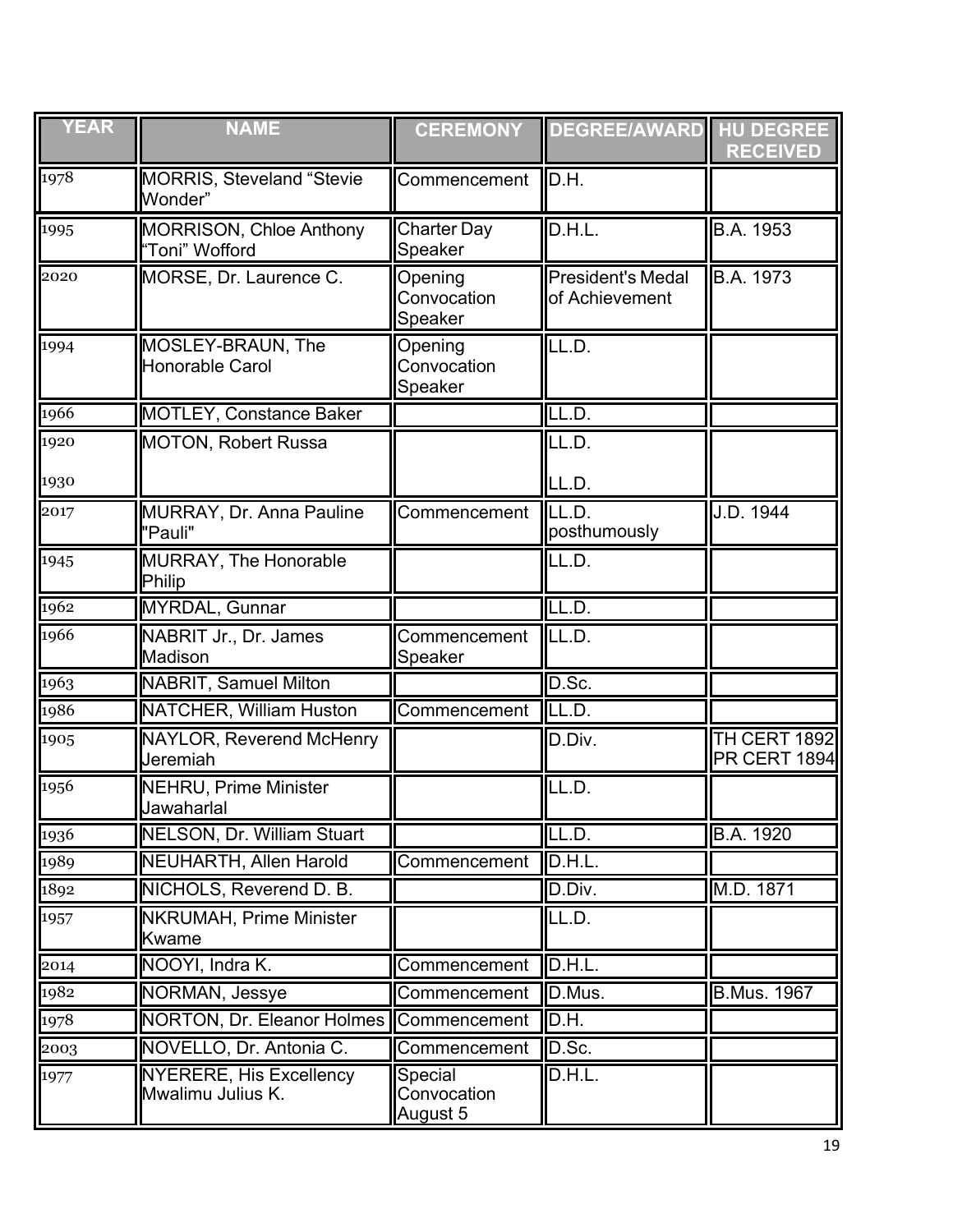| <b>YEAR</b> | <b>NAME</b>                                                     | <b>CEREMON</b>                       | <b>DEGREE/AWARD HU DEGREE</b>      | <b>RECEIVED</b>                        |
|-------------|-----------------------------------------------------------------|--------------------------------------|------------------------------------|----------------------------------------|
| 2004        | O'NEAL, E. Stanley                                              | Opening<br>Convocation<br>Speaker    | D.H.L.                             |                                        |
| 2007        | OBAMA, The Honorable<br><b>Barack Hussein</b>                   | Opening<br>Convocation<br>Speaker    | LL.D.                              |                                        |
| 2016        |                                                                 | Commencement<br>Speaker              | D.Sc.                              |                                        |
| 1977        | OBASANJO, Lt. General<br>Olusegun                               | Special<br>Convocation<br>October 12 | D.H.L.                             |                                        |
| 2008        | OLIVER, David B.                                                | Opening<br>Convocation               | Special Citation of<br>Achievement | <b>B.B.A. 2004</b>                     |
| 1983        | Opening Convocation and Dedication of the Undergraduate Library |                                      |                                    |                                        |
| 1922        | <b>OXLEY, Edmund Harris</b>                                     |                                      | D.Div.                             | A.B. 1906<br>B.D. 1908                 |
| 1898        | OYABE, Reverend I.                                              |                                      | M.A.                               | TH CERT 1894                           |
| 1913        | PAGE, Inman E.                                                  |                                      | LL.D.                              | <b>PR CERT 1872</b>                    |
| 1940        | PAIGE, Judge Myles Anderson                                     |                                      | LL.D.                              | A.B. 1921                              |
| 1928        | PALMER, Dr. William Robert<br>Anderson                          |                                      | D.Div.                             | PR CERT 1882<br>A.B. 1886<br>M.A. 1889 |
| 1949        | PANDIT, Mme. Vijaya Lakshmi                                     |                                      | LL.D.                              |                                        |
| 1895        | PARKINSON, G. R.                                                |                                      | M.A.                               |                                        |
| 1998        | PARKS, Gordon                                                   | Commencement                         | ID.H.                              |                                        |
| 1995        | PARSONS, Esq., Richard D                                        | Commencement<br>Speaker              | LL.D.                              |                                        |
| 1892        | PARSONS, Starr                                                  |                                      | D.Med.                             | D.D.S. 1887                            |
| 2008        | PATRICK, The Honorable<br>Deval                                 | <b>Charter Day</b><br>Speaker        | LL.D.                              |                                        |
| 1958        | PATTERSON, Frederick<br>Douglas                                 |                                      | LL.D.                              |                                        |
| 2005        | PAYTON, Dr. Benjamin<br>Franklin                                | Commencement                         | D.H.L.                             |                                        |
| 1927        | <b>PEELLE, Stanton Judkins</b>                                  |                                      | LL.D.                              |                                        |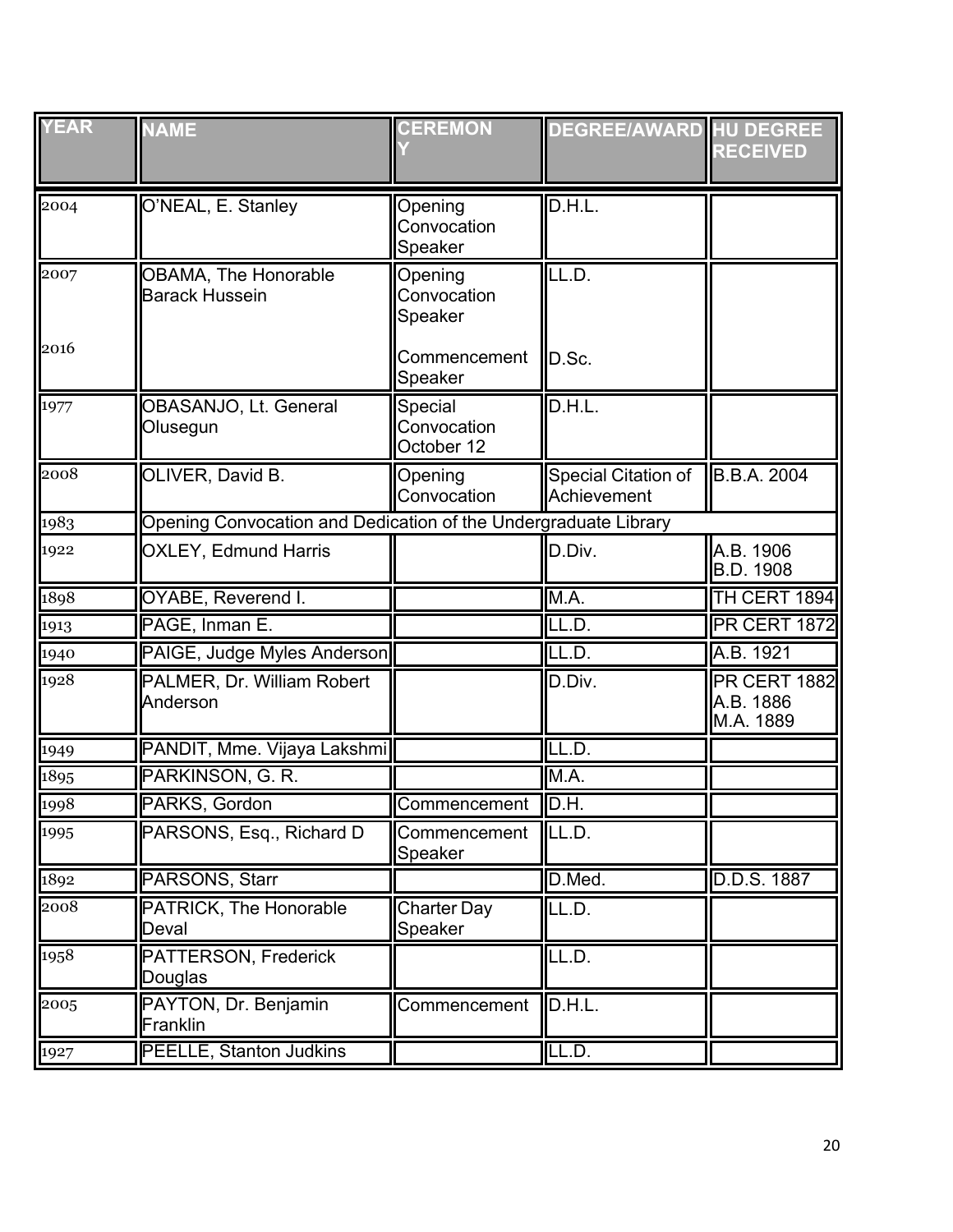| <b>YEAR</b> | <b>NAME</b>                                       | <b>CEREMONY</b>                   | <b>DEGREE/AWARD</b>        | <b>HU DEGREE</b><br><b>RECEIVED</b> |
|-------------|---------------------------------------------------|-----------------------------------|----------------------------|-------------------------------------|
| 1905        | PEYTON, Reverend Randolph<br>Vincent              |                                   | D.Div.                     | <b>TH DIP 1889</b>                  |
| 1985        | PIERRE-LOUIS, Dr. Raoul                           | Opening<br>Convocation            | D.H.L.                     |                                     |
| 1987        | PIERRE-NOEL, Lois Mailou<br>Jones                 | Commencement                      | D.H.                       |                                     |
| 1913        | PILLSBURY, The Honorable<br>A. E.                 |                                   | LL.D.                      |                                     |
| 1973        | PINDLING, Lynden Oscar                            | <b>Charter Day</b><br>Speaker     | LL.D.                      |                                     |
| 1984        | PINKETT, Flaxie Madison                           | Opening<br>Convocation<br>Speaker | D.H.L.                     | B.A. 1936                           |
| 1922        | PINN, James Luther                                |                                   | D.Div.                     | TH CERT 1902                        |
| 2018        | PINN, Vivian Winona                               | Commencement                      | D.Sc.                      |                                     |
| 1902        | PITZER, Dr. A. W.                                 |                                   | LL.D.                      |                                     |
| 1922        |                                                   |                                   | D.Div.                     |                                     |
| 1961        | <b>POINDEXTER, Hildrus</b><br>Augustus            |                                   | D.Sc.                      |                                     |
| 2007        | POLLIN, Irene Sue                                 | Commencement                      | $\overline{\mathsf{D.H.}}$ |                                     |
| 1872        | POMEROY, S.C.                                     |                                   | LL.D.                      |                                     |
| 2001        | PORTER, The Honorable John Commencement<br>Edward |                                   | ILL.D.                     |                                     |
| 1979        | POWELL, CLILAN B.                                 | <b>Charter Day</b>                | LL.D.<br>posthumously      | M.D. 1920                           |
| 1994        | POWELL, General Colin L.                          | Commencement   LL.D.<br>Speaker   |                            |                                     |
| 1902        | POWELL Sr., Dr. Adam<br>Clayton                   |                                   | LL.D.                      |                                     |
| 1924        |                                                   |                                   | D.Div.                     |                                     |
| 1914        | PRATT, D. Butler                                  |                                   | D.Div.                     |                                     |
| 1962        | PRICE, Leontyne                                   |                                   | D.Mus.                     |                                     |
| 1989        | <b>PROCOPE, Ernesta Gertrude</b>                  | Commencement                      | LL.D.                      |                                     |
| 1979        | PROCTOR, Samuel D.                                | <b>Charter Day</b>                | D.H.L.                     |                                     |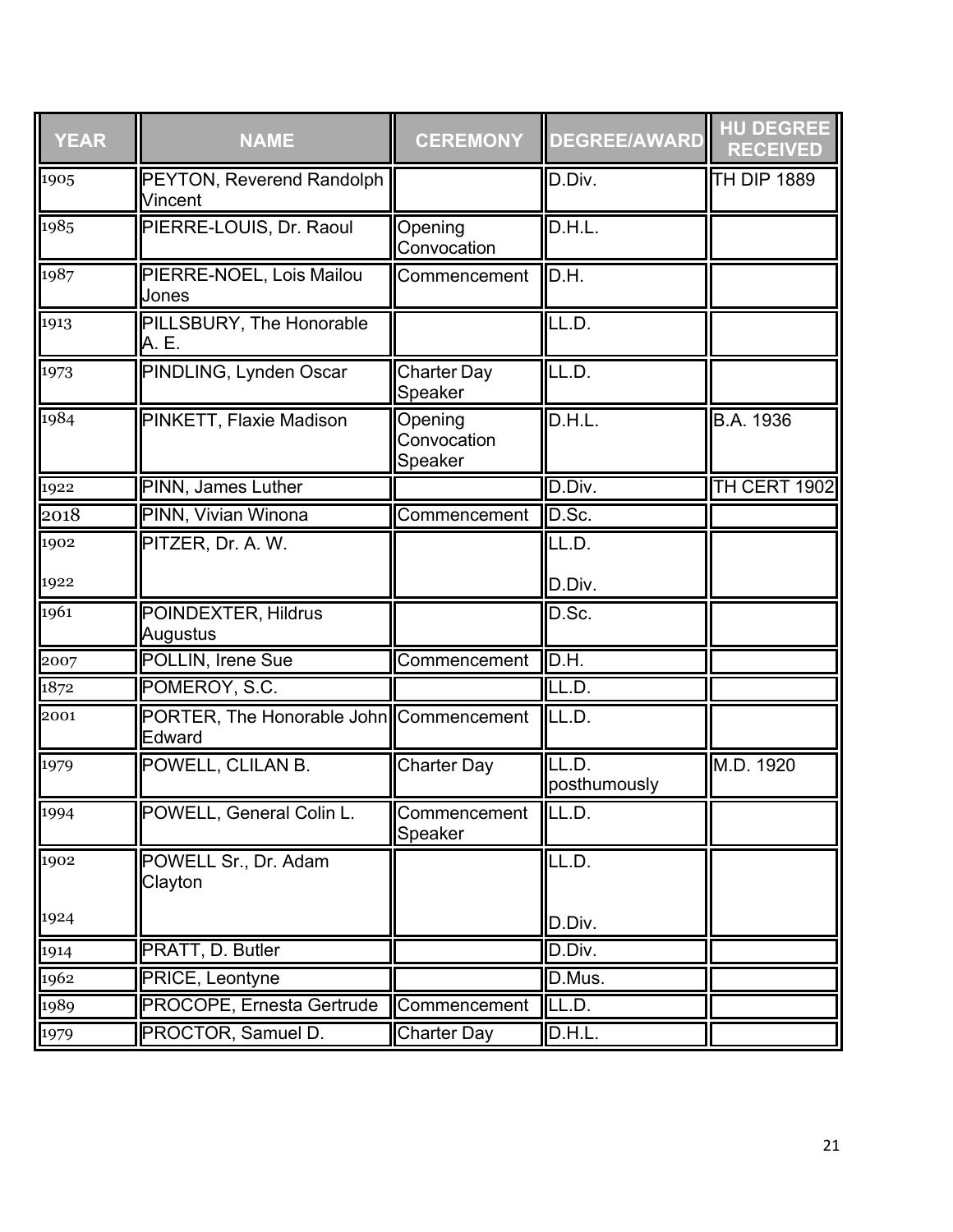| <b>YEAR</b> | <b>NAME</b>                                     | <b>CEREMONY</b>                           | <b>DEGREE/AWARD</b>                                           | <b>HU DEGREE</b><br><b>RECEIVED</b> |
|-------------|-------------------------------------------------|-------------------------------------------|---------------------------------------------------------------|-------------------------------------|
| 1871        | PURVIS, Dr. Charles B.                          |                                           | M.A.                                                          |                                     |
| 1914        |                                                 |                                           | LL.D.                                                         |                                     |
| 1974        | QUARLES, Dr. Benjamin<br>Arthur                 | Commencement                              | D.H.L.                                                        |                                     |
| 1953        | RADHAKRISHRAN, S.                               |                                           | LL.D.                                                         |                                     |
| 2002        | RAINES, Franklin Delano                         | <b>Charter Day</b><br>Speaker             | D.H.                                                          |                                     |
| 1997        | RAND, Addison Barry                             | Commencement                              | D.H.L.                                                        |                                     |
| 1940        | RANDOLPH, Asa Phillip                           |                                           | LL.D.                                                         |                                     |
| 1948        | RANDOLPH, Esq. Oliver                           |                                           | LL.D.                                                         | LL.B. 1907                          |
| 1988        | RANGEL, The Honorable<br><b>Charles Bernard</b> | Opening<br>Convocation<br>Speaker         | LL.D.                                                         |                                     |
| 2009        | RASHAD, Phylicia                                | <b>Charter Day</b><br>Speaker             | D.H.                                                          | <b>B.F.A. 1970</b>                  |
| 2011        | REED, The Honorable M.<br>Kasim                 | <b>Charter Day</b><br>Speaker             | LL.D.                                                         | <b>B.A. 1991</b><br>J.D. 1995       |
| 2019        |                                                 | Commencement<br>Speaker                   | <b>President's Medal</b><br>of Achievement<br>(Pls. see 2011) |                                     |
| 1871        | <b>REYBURN, Dr. Robert</b>                      |                                           | M.A.                                                          | M.D. 1880                           |
| 1975        | RHYNE, Charles S.                               |                                           | LL.D.                                                         |                                     |
| 2008        | RIBEAU, President Sidney A.                     | <b>Charter Day</b><br>Speaker             |                                                               |                                     |
| 2012        | RICE, The Honorable Susan<br>E                  | Opening<br><b>IConvocation</b><br>Speaker | LL.D.                                                         |                                     |
| 1982        | <b>RICHARDSON, Elliot Lee</b>                   | Commencement                              | LL.D.                                                         |                                     |
| 2012        | RICHARDSON, Esq. Julieanna Commencement         |                                           | D.H.                                                          |                                     |
| 2006        | RICHARDSON, Reverend Dr.<br>Bernard L.          | Opening<br>Convocation<br>Speaker         | Special Citation of<br>Achievement                            | B.A. 1975                           |
| 1982        | RICHARDSON, The<br><b>Honorable Scovel</b>      | Commencement                              | LL.D.<br>posthumously                                         | LL.B. 1937                          |
| 1953        | RICKEY, Branch                                  |                                           | LL.D.                                                         |                                     |
| 2010        | ROBERTS, Robin                                  | Commencement                              | D.H.L.                                                        |                                     |
| 1945        | ROBESON, Paul                                   |                                           | D.Litt.                                                       |                                     |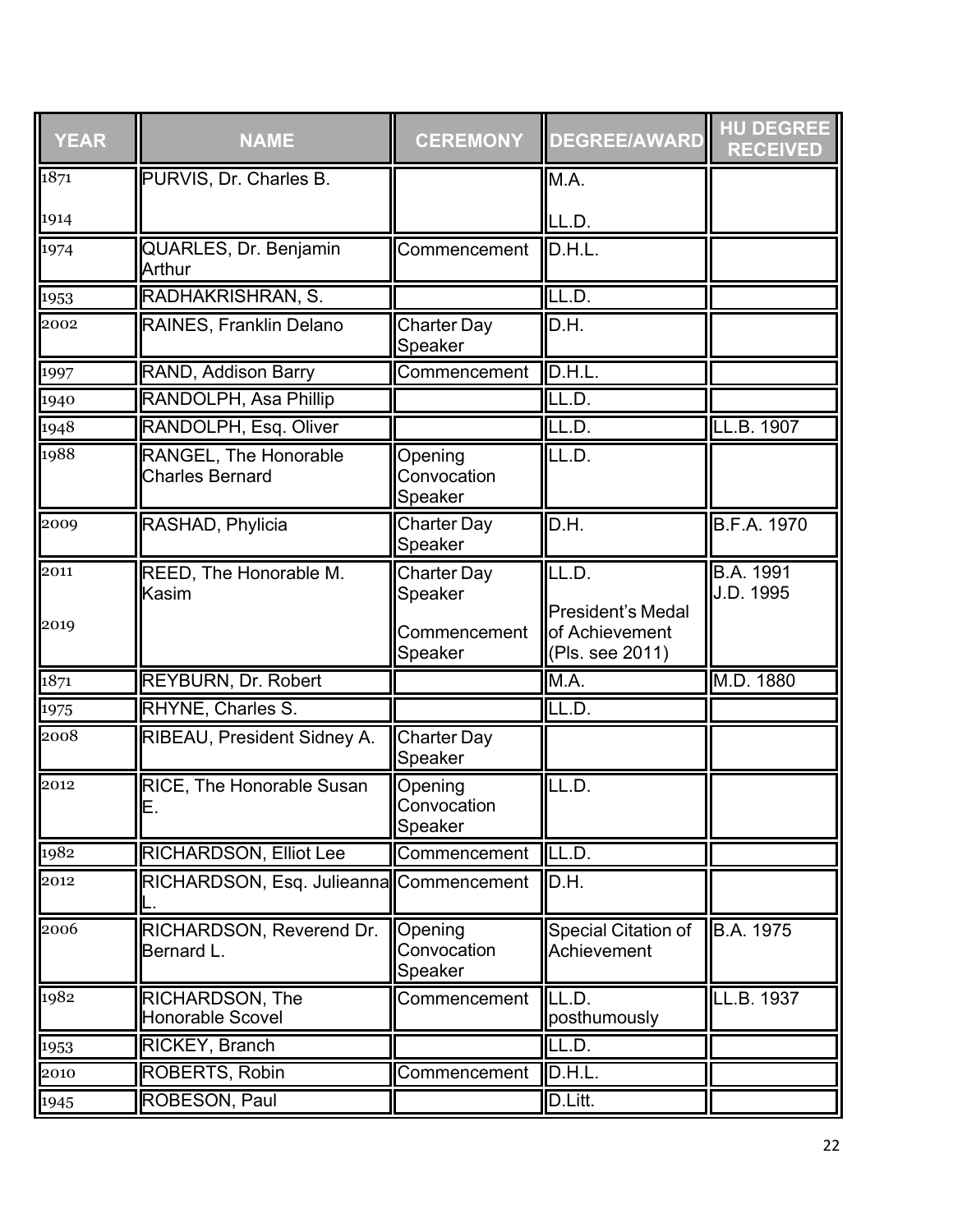| <b>YEAR</b>   | <b>NAME</b>                               | <b>CEREMONY</b>               | <b>DEGREE/AWARD</b>                | <b>HU DEGREE</b><br><b>RECEIVED</b> |
|---------------|-------------------------------------------|-------------------------------|------------------------------------|-------------------------------------|
| 1981          | ROBINSON, III Spottswood<br>William       | Commencement                  | LL.D.                              |                                     |
| 1967          | ROBINSON, James H.                        |                               | D.H.L.                             |                                     |
| 1957          | ROBINSON, John (Jackie)<br>Roosevelt      |                               | LL.D.                              |                                     |
| 1984          | ROBINSON, Max                             | Commencement<br>Speaker       | D.H.L.                             |                                     |
| 1894          | ROBINSON, Reverend. O. D.                 |                               | M.A.                               | <b>TH DIP 1887</b>                  |
| 2006          | ROBINSON, William "Smokey"                | Commencement                  | D.Mus.                             |                                     |
| 1989          | <b>ROCKEFELLER, Mary Clark</b>            | Commencement                  | D.H.                               |                                     |
| 1981          | <b>ROOKS, Charles Shelby</b>              | <b>Charter Day</b>            | D.H.L.                             |                                     |
| 1962          | ROOSEVELT, Eleanor                        |                               | D.H.L.                             |                                     |
| 1931          | ROSE, Dr. James Everett                   |                               | D.Div.                             | A CERT. 1909<br>B.A. 1913           |
| 1964          | ROWAN, Carl Thomas                        |                               | LL.D.                              |                                     |
| 1923          | RUSSELL, Dr. Charles Edward               |                               | LL.D.                              |                                     |
| 1987          | <b>SANFORD, Terry</b>                     | Commencement                  | $\overline{\mathsf{ILL.D}}$ .      |                                     |
| 2005          | SAVAGE, Frank                             | Commencement                  | D.H.                               | B.A. 1962                           |
| 2013          |                                           | <b>Charter Day</b><br>Speaker | Special Citation of<br>Achievement |                                     |
| 1911          | <b>SAYLES, Reverend Aquila</b>            |                               | D.Div.                             | TH CERT 1901                        |
| 1996          | <b>SCHNEIDER, The Honorable</b><br>Roy L. | Commencement                  | D.Sc.                              | <b>B.S 1961</b><br>M.D. 1965        |
| 1902          | <b>SCHOENFIELD, Dr.</b>                   |                               | LL.D.                              |                                     |
| 1987          | SCOTT, Dr. Roland Boyd                    | <b>Charter Day</b>            | D.Sc.                              | <b>B.S. 1931</b><br>M.D. 1934       |
| 1972          | <b>SCOTT, Sir Arleigh Winston</b>         | Commencement                  | LL.D.                              | <b>B.A 1921</b><br>M.D. 1925        |
| 1883          | SEAMEN, W.H.                              |                               | D.Med.                             |                                     |
| $\sqrt{1967}$ | <b>SENGHOR, Leopold Sedar</b>             |                               | D.H.L                              |                                     |
| 1895          | SETTLE, J. T.                             |                               | M.A.                               | A.B. 1872<br>LL.B. 1875             |
| 1902          | <b>SEYMOUR, Reverend Charles</b><br>R.    |                               | D.Div.                             |                                     |
| 1968          | <b>SHEARER, Hugh Lawson</b>               |                               | LL.D.                              |                                     |
| $\sqrt{1925}$ | SHEPPARD, Dr. James E.                    |                               | D.Litt.                            |                                     |
| 1913          | SILSBY, Edwin C.                          |                               | LL.D.                              |                                     |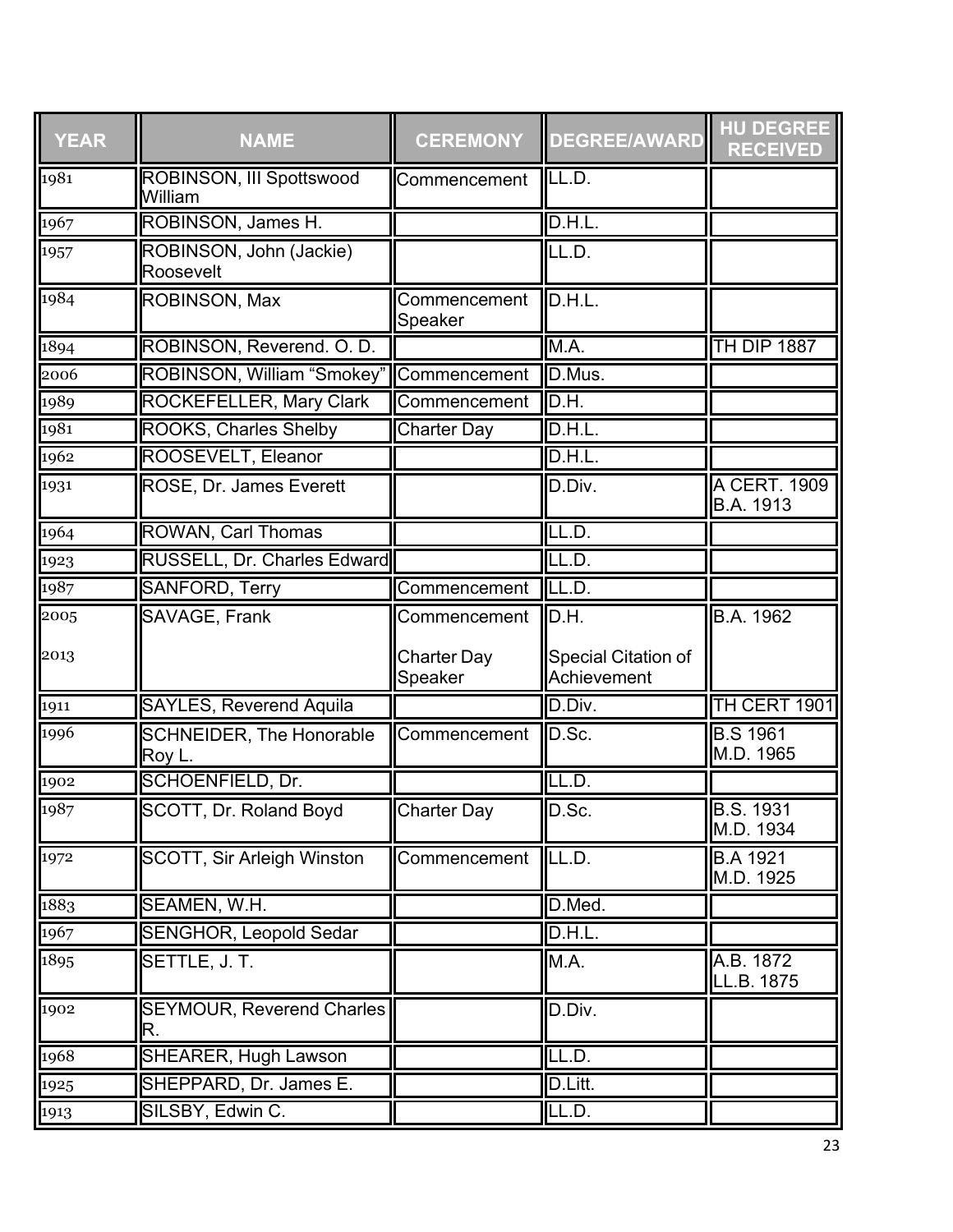| <b>YEAR</b>   | <b>NAME</b>                                    | <b>CEREMONY</b>                   | <b>DEGREE/AWARD</b> | <b>HU DEGREE</b><br><b>RECEIVED</b> |
|---------------|------------------------------------------------|-----------------------------------|---------------------|-------------------------------------|
| 1996          | SIMMONS, Dr. Ruth J.                           | Commencement                      | D.H.L.              |                                     |
| 1881          | SIMMONS, William J.                            |                                   | M.A.                | A.B. 1873<br>M.A 1881               |
| 1997          | SIMPSON, Carole                                | Commencement<br>Speaker           | D.H.L.              |                                     |
| 2019          | <b>SINKFORD, Jeanne Craig</b>                  | Commencement                      | D.Sc.               | D.D.S. 1958                         |
| 1882          | SLADDEN, Lt. Joseph A.                         |                                   | M.A.                | M.D. 1871                           |
| 1999          | <b>SLATER, The Honorable</b><br>Rodney E.      | <b>Charter Day</b><br>Speaker     | D.H.                |                                     |
| 2011          | SLAUGHTER, Dr. John Brooks Commencement        |                                   | D.Sc.               |                                     |
| 1895          | SMALL, Reverend C. H.                          |                                   | M.A.                |                                     |
| 1996          | SMITH, III, Esq., Wayman F.                    | Commencement                      | LL.D.               | J.D. 1965                           |
| 1950          | SMITH, Lillian                                 |                                   | D.H.L.              | A.B. 1929<br>M.A. 1934              |
| 1976          | <b>SMITH, Reverend Kelly Miller</b>            | Commencement                      | D.Div               | <b>B.D. 1946</b>                    |
| 1913          | SMITH, William L.                              |                                   | D. Pharm.           |                                     |
| $\sqrt{1904}$ | <b>SMYTHE, John Henry</b>                      |                                   | M.A.                | LL.B. 1871                          |
| 1985          | SNOWDEN Jr., Frank M.                          | Commencement                      | D.H.L               |                                     |
| 1960          | <b>SOMERVILLE, Wendell Clay</b>                |                                   | LL.D.               |                                     |
| 1998          | SONN, The Honorable<br><b>Franklin Abraham</b> | Opening<br>Convocation<br>Speaker | D.H.                |                                     |
| 2010          | SOTOMAYOR, The Honorable Commencement<br>Sonia |                                   | LL.D.               |                                     |
| 1976          | SPAULDING, Dr. Asa T.                          | Commencement LL.D.                |                     |                                     |
| 1941          | SPINGARN, Dr. Arthur B.                        |                                   | LL.D.               |                                     |
| 1898          | STAFFORD, Father D. J.                         |                                   | D.Div.              |                                     |
| 1899          |                                                |                                   | LL.D.               |                                     |
| 2021          | STEVENSON, Byron                               | Commencement<br>Speaker           | D.H.L.              |                                     |
| 1941          | <b>STILL, William Grant</b>                    |                                   | D.Mus.              |                                     |
| 1985          | STOKES, The Honorable<br>Louis                 | Charter Day<br>Speaker            | LL.D.               | <b>B.S. 1932</b><br>M.D. 1936       |
| 1928          | STOREY, Moorfield                              |                                   | LL.D.               |                                     |
| 1902          | STRAKER, The Honorable D.<br>Α.                |                                   | LL.D.               | LL.B. 1871                          |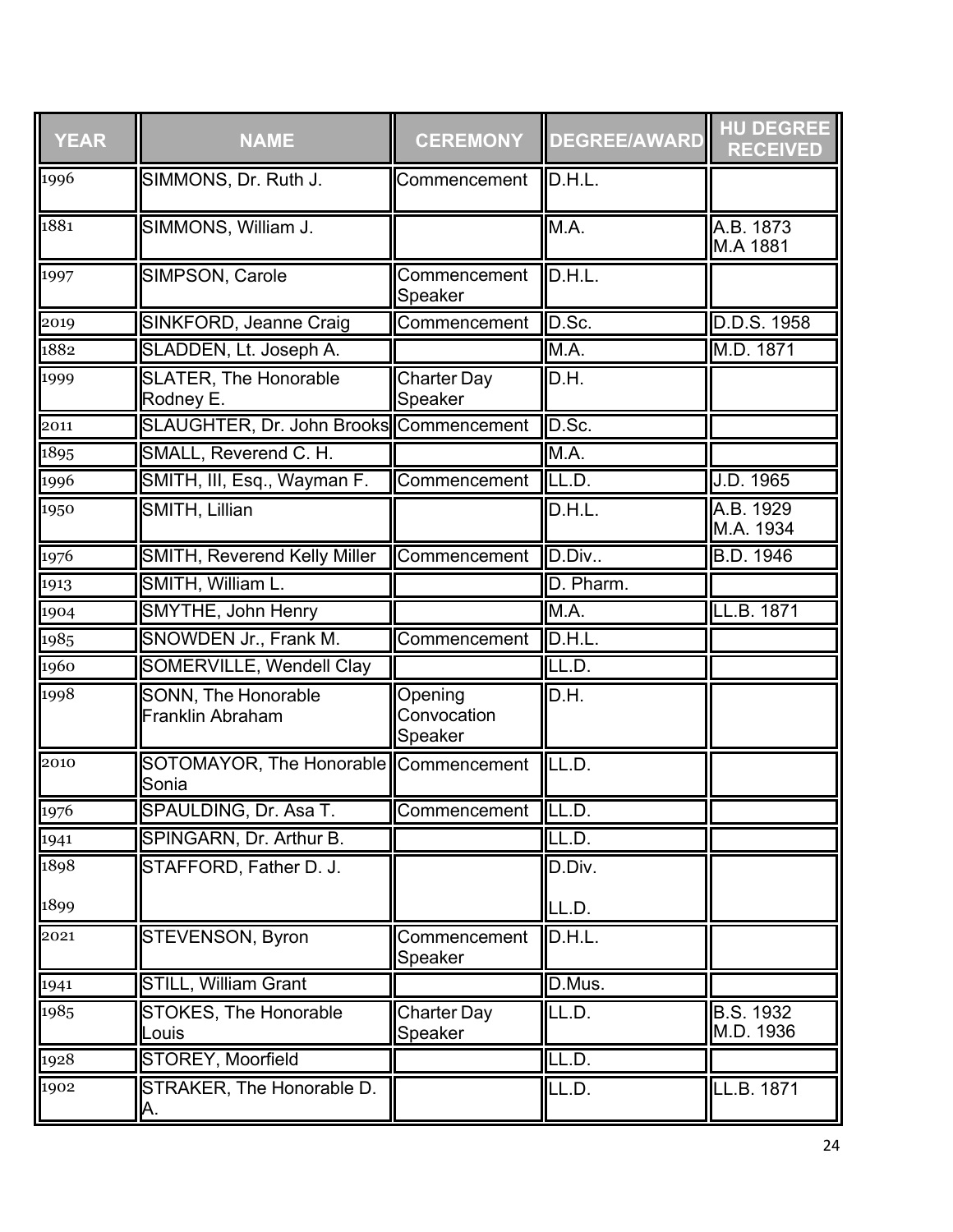| <b>YEAR</b>  | <b>NAME</b>                                 | <b>CEREMONY</b>                                   | <b>DEGREE/AWARD</b> | <b>HU DEGREE</b><br><b>RECEIVED</b> |
|--------------|---------------------------------------------|---------------------------------------------------|---------------------|-------------------------------------|
| 1892         | STRIEBY, Reverend M. E.                     |                                                   | L.L.D.              |                                     |
| 2008         | <b>STRINGER, C. Vivian</b>                  | Commencement                                      | D.H.                |                                     |
| 1888         | STURMAN, Dr. E. Albert                      |                                                   | LL.D.               |                                     |
| 1991         | SULLIVAN, Dr. Louis Wade                    | Commencement                                      | LL.D.               |                                     |
| 1982         | SULLIVAN, Leon Howard                       | Opening<br>Convocation<br>Speaker                 | D.H.L.              |                                     |
| 1900         | <b>SUNDERLAND, Reverend</b><br><b>Byron</b> |                                                   | LL.D.               |                                     |
| 2008<br>2001 | SWYGERT, President H.<br>Patrick            | Commencement<br>Opening<br>Convocation<br>Speaker | LL.D.               | <b>B.A.</b> 1965<br>J.D. 1968       |
| 1985         | SYPHAX, Burke                               | Commencement                                      | D.Sc.               | <b>B.S. 1932</b><br>M.D. 1936       |
| 1985         | <b>TANDON, Sirjang Lal</b>                  | Commencement                                      | LL.D.               | B.S.M.E. 1962                       |
| 1986         | <b>TATE, Merze</b>                          | Commencement                                      | D.H.L.              |                                     |
| 2015         | <b>TATUM, Dr. Beverly Daniel</b>            | Commencement                                      | D.H.L.              |                                     |
| 1990         | <b>TAYLOR, Ivan Earle</b>                   | Commencement                                      | D.Litt.             | B.A. 1931<br>M.A. 1932              |
| 1987         | <b>TAYLOR, Reverend Gardner</b><br>Calvin   | Opening<br>Convocation<br>Speaker                 | D.H.L.              |                                     |
| 1891         | <b>TEMPLE, Reverend Richard</b>             |                                                   | LL.D.               |                                     |
| 1948         | <b>TERRELL, Mrs. Mary Church</b>            |                                                   | D.H.L               |                                     |
| 1979         | TERRELL, Richard Lee                        | Commencement                                      | $\Pi$ .             |                                     |
| 1900         | <b>TERRELL, Robert N.</b>                   |                                                   | M.A.                |                                     |
| 1969         | <b>THOMAS, Julius Albert</b>                |                                                   | D.H.L.              | A.B. 1918                           |
| 1898         | <b>THOMPSON, Reverend Mark</b>              |                                                   | M.A.                | <b>PR CERT 1885</b><br>A.B. 1889    |
| 1975         | THOMPSON, William<br>Sylvester              |                                                   | LL.D.               | <b>B.S. 1934</b>                    |
| 1955         | THURMAN, Dr. Howard                         |                                                   | D.Div.              |                                     |
| 1976         | <b>TOLBERT Jr., William Richard</b>         |                                                   | LL.D.               |                                     |
| 2017         | TRAYLOR, Dr. Eleanor W.                     | Commencement                                      | D.Litt.             |                                     |
| 1893         | TRISSELL, Reverend H. B.                    |                                                   | D.Div.              |                                     |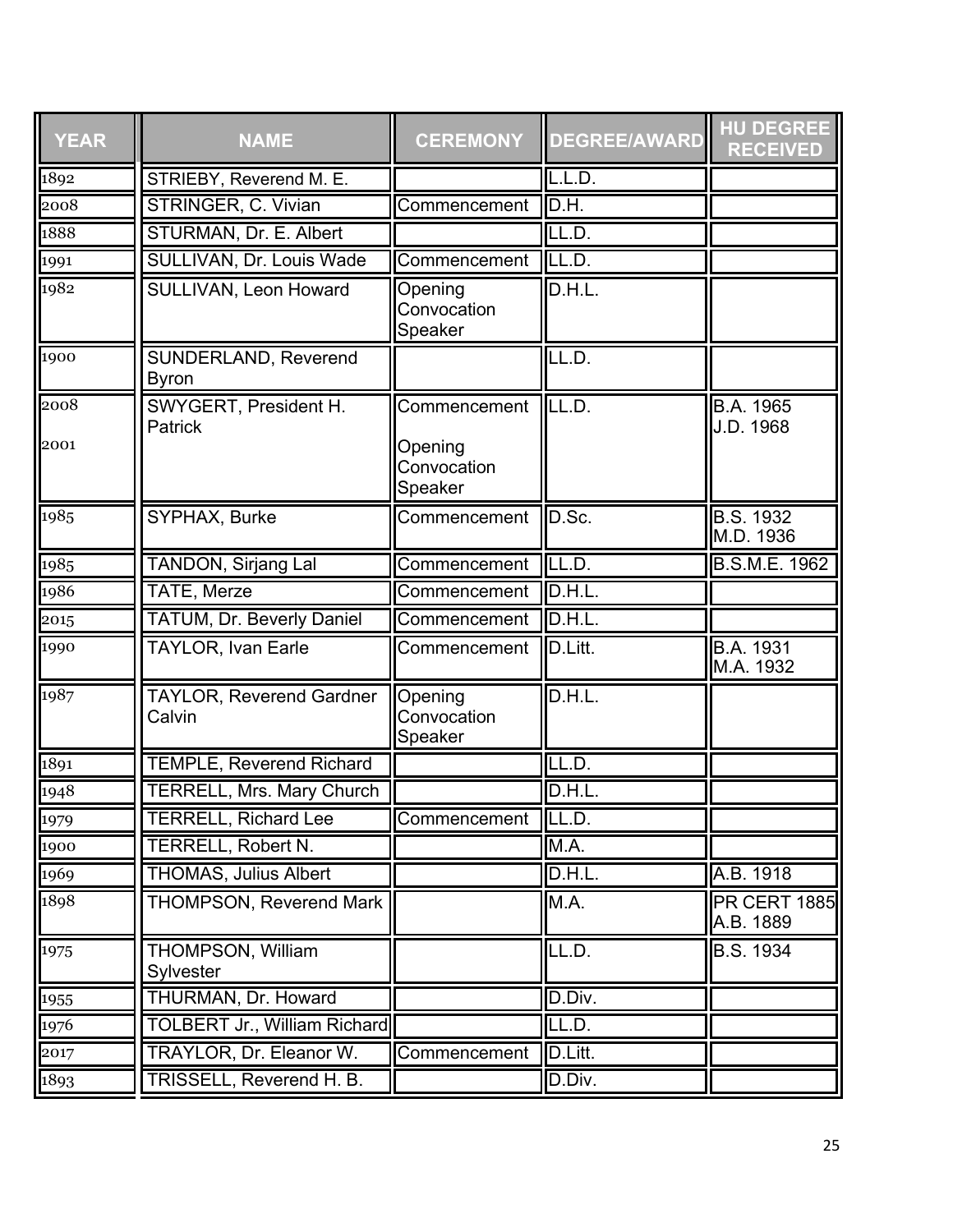| <b>YEAR</b> | <b>NAME</b>                                       | <b>CEREMONY</b>        | <b>DEGREE/AWARD</b>    | <b>HU DEGREE</b><br><b>RECEIVED</b> |
|-------------|---------------------------------------------------|------------------------|------------------------|-------------------------------------|
| 1954        | TUBMAN, William V.S.                              |                        | L.L.D.                 |                                     |
| 1999        | <b>TURE, Kwame (Stokely</b><br>Carmichael)        | Commencement           | D.H.L.<br>posthumously | <b>B.S. 1964</b>                    |
| 1992        | <b>TURNER, Carmen Elizabeth</b>                   | Commencement           | D.H.L.<br>posthumously | B.A. 1968                           |
| 1995        | TURNER, R.E. "Ted"                                | Commencement           | D.H.L.                 |                                     |
| 1984        | <b>TUTU, Desmond Mpilo</b>                        | Special<br>Convocation | D.H.L.                 |                                     |
| 1924        | <b>TYLER, Dr. Edward Ernest</b>                   |                        | D.Div.                 | <b>B.D. 1908</b>                    |
| 1986        | <b>TYSON, Cicely</b>                              | Commencement           | D.H.L.                 |                                     |
| 2016        |                                                   | Commencement           | D.Litt.                |                                     |
| 2008        | <b>TYSON, Dr. Neil deGrasse</b>                   | Commencement           | D.Sc.                  |                                     |
| 1892        | <b>UPSHAW, Arthur</b>                             |                        | B.D.                   |                                     |
| 1983        | <b>VAN DER ZEE, James</b>                         | Commencement           | D.H.L.                 |                                     |
| 1926        | VASSAR, Dr. George<br><b>Cleveland Hall</b>       |                        | D.Sc.                  |                                     |
| 1982        | <b>VAUGHAN, Sarah Lois</b>                        | Commencement           | D.Mus.                 |                                     |
| 1933        | <b>VILLARD, Oswald Garrison</b>                   |                        | LL.D.                  |                                     |
| 1883        | WAIT, The Honorable John J.                       |                        | LL.D.                  |                                     |
| 1969        | <b>WALSH, William Bertalan</b>                    |                        | DS.                    |                                     |
| 1897        | WANAMAKER, The Honorable<br>John                  |                        | ILL.D.                 |                                     |
| 1931        | <b>WARD, Colonel Joseph Henry</b>                 |                        | LL.D.                  |                                     |
| 1918        | <b>WARE, Reverend Edward T.</b>                   |                        | D.Div.                 |                                     |
| 1935        | WARFIELD Sr., Dr. William A.                      |                        | LL.D.                  | M.D. 1894                           |
| 1897        | WARING, J. H. N.                                  |                        | M.A.                   | <b>PR CERT 1877</b><br>M.D. 1888    |
| 1952        | <b>WARING, J. Waites</b>                          |                        | LL.D.                  |                                     |
| 1893        | WARRING, E. J.                                    |                        | M.A.                   | LL.B. 1905                          |
| 1905        | <b>WASHINGTON, Josephine</b><br>Jewett            |                        | M.A.                   |                                     |
| 1974        | <b>WASHINGTON, The</b><br>Honorable Walter Edward | Commencement           | LL.D.                  | LL.B. 1948                          |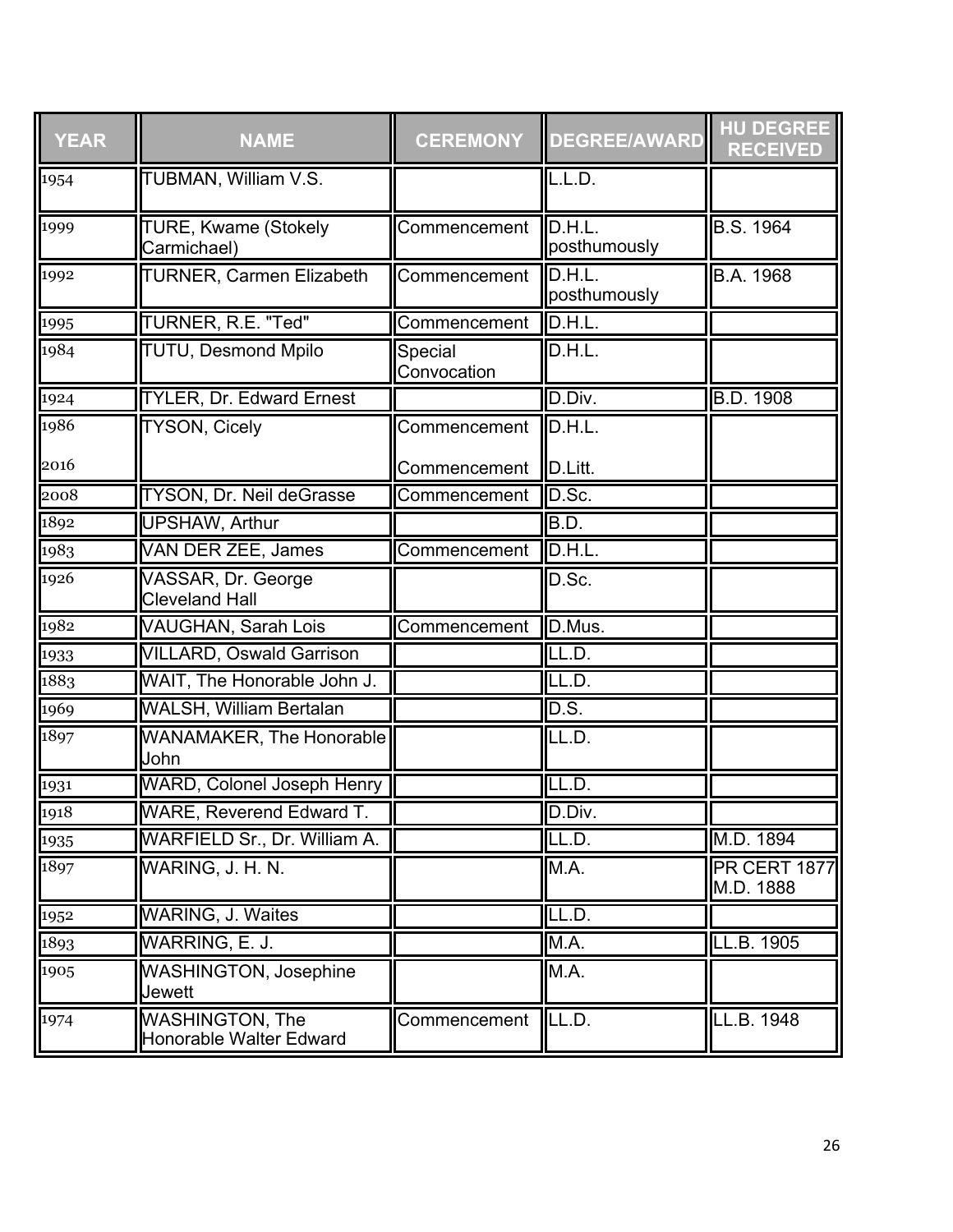| <b>YEAR</b> | <b>NAME</b>                                      | <b>CEREMONY</b>                   | <b>DEGREE/AWARD</b>                | <b>HU DEGREE</b><br><b>RECEIVED</b> |
|-------------|--------------------------------------------------|-----------------------------------|------------------------------------|-------------------------------------|
| 1993        | <b>WATERS, The Honorable</b><br>Maxine           | Opening<br>Convocation<br>Speaker | LL.D.                              |                                     |
| 1877        | <b>WAYMAN, Rt. Reverend</b><br>Alexander Walter  |                                   | D.Div.                             |                                     |
| 1962        | WEAVER, George L. P.                             |                                   | LL.D.                              |                                     |
| 1961        | <b>WEAVER, Robert Clifton</b>                    |                                   | LL.D.                              |                                     |
| 2001        | WEILL, Sanford I.                                | <b>Charter Day</b>                | D.H.                               |                                     |
| 1968        | <b>WELCOME, Vera Freeman</b>                     |                                   | LL.D.                              |                                     |
| 1976        | <b>WELLS, Dr. Herman B</b>                       | Commencement                      | LL.D.                              |                                     |
| 1970        | <b>WESLEY, Charles H.</b>                        | Commencement                      | D.Litt.                            |                                     |
| 1994        | WEST, Dr. Cornel                                 | Charter Day<br>Speaker            | D.H.L.                             |                                     |
| 1991        | <b>WHARTON Jr., Clifton</b><br>Reginald          | <b>Charter Day</b><br>Speaker     | LL.D.                              |                                     |
| 1906        | <b>WHEATLAND, Dr. Marcus F.</b>                  |                                   | M.A.                               |                                     |
| 1984        | <b>WHITE, Robert Lee</b>                         | Commencement                      | LL.D.                              |                                     |
| 1898        | WHITE, The Honorable<br>George H.                |                                   | M.A.                               | <b>N CERT 1877</b>                  |
| 1939        | WHITE, Walter C.                                 |                                   | LL.D.                              |                                     |
| 1899        | WHITMAN, B. L.                                   |                                   | LL.D.                              |                                     |
| 1906        |                                                  |                                   | LL.D.                              |                                     |
| 1882        | <b>WHITTLESEY, Reverend</b><br>Eliphalet         |                                   | D.Div.                             | <b>PR CERT 1872</b>                 |
| 1987        | <b>WILDER, The Honorable</b><br>Lawrence Douglas | Charter Day<br>Speaker            | ILL.D.                             | J.D. 1959                           |
| 2012        | <b>WILKERSON, Isabel</b>                         | Commencement                      | D.Litt.                            | B.A. 1983                           |
| 1965        | <b>WILKINS, Roy E.</b>                           |                                   | LL.D.                              |                                     |
| 1942        | <b>WILKINSON, Dr. Garnet</b><br>Crummel          |                                   | LL.D.                              | LL.B. 1909                          |
| 1925        | WILLIAMS, Daniel H.                              |                                   | D.Sc.                              |                                     |
| 1952        | WILLIAMS, Paul R.                                |                                   | D. Arch.                           |                                     |
| 2009        | <b>WILLIAMS, Ronald A.</b>                       | Commencement                      | D.H.                               |                                     |
| 2002        | <b>WILLIAMS, Venus Ebony Starr</b>               | Commencement                      | Special Citation of<br>Achievement |                                     |
| 2004        | <b>WILSON, August</b>                            | Commencement                      | D.H.                               |                                     |